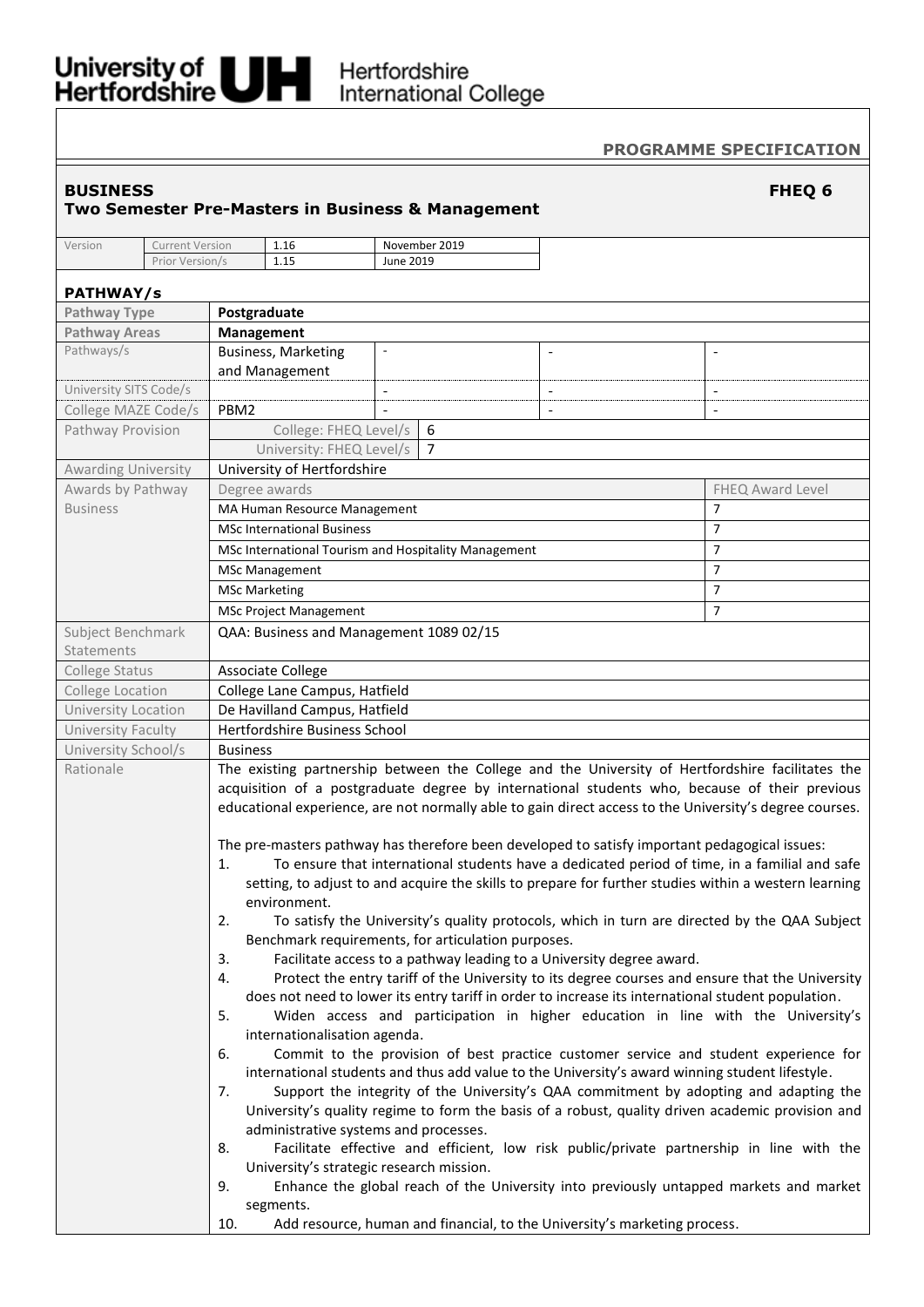|                         | 11.<br>Facilitate access to a global recruitment process.                                                                                                                                                                                                                                 |
|-------------------------|-------------------------------------------------------------------------------------------------------------------------------------------------------------------------------------------------------------------------------------------------------------------------------------------|
|                         | Assist in the diversification of the student body.<br>12.                                                                                                                                                                                                                                 |
|                         | Make available the benefits derived from access to Navitas' global reach and corporate<br>13.                                                                                                                                                                                             |
|                         | marketing arm.                                                                                                                                                                                                                                                                            |
| <b>Educational Aims</b> | The programme, Pre-Masters in Business, has been devised in accordance with Navitas UK general                                                                                                                                                                                            |
|                         | educational aims along with those formulated for the College, and the nominated outcomes desired                                                                                                                                                                                          |
|                         | by the Business School, to impart a high quality of education in the disciplines required.                                                                                                                                                                                                |
|                         | The educational aims of the programme are to:                                                                                                                                                                                                                                             |
|                         | 1. Prepare students, who would not normally be considered qualified, to an appropriate standard                                                                                                                                                                                           |
|                         | for entry into the Business School at FHEQ Level 7 of the prescribed postgraduate degree                                                                                                                                                                                                  |
|                         | schemes.                                                                                                                                                                                                                                                                                  |
|                         | To endow each individual with an educational pathway that augments opportunities for<br>2.                                                                                                                                                                                                |
|                         | professional employment and development in the commercial sector at both a national and<br>international level.                                                                                                                                                                           |
|                         | Develop in students a fundamental knowledge that can demonstrate an understanding of the<br>3.<br>skills and appropriate techniques that can be applied to a variety of management problems, so as<br>to support their transfer into FHEQ Level 7 of the prescribed degree schemes.       |
|                         | Develop in students an appreciation and desire to learn based on competent intellectual and<br>4.<br>practical skills building to a set of transferable skills that will support them in all aspects of their<br>onward academic studies/careers and assist informed decision making.     |
|                         | Ensure that students have attained the prescribed level of inter-disciplinary language<br>5.<br>competence described as Level B2 'Independent User' by the Council of Europe, see Common<br>European Framework of Reference for languages: Learning, teaching assessment 2001, Council of |
|                         | Europe, CUP, Cambridge, p. 24, Table 1. Common Reference Levels: global scale.                                                                                                                                                                                                            |

# **PROGRAMME**

| <b>PROGRAMME</b>                 |                                                                                                                                                                                                                                                                                                                                                                                                                                                                                                                                                                                                                                    |         |                                                                                                                                                                                                                                                                                                                                                                                                                                                                                                                                                                                                                                                                                                                                                                                                                                                                                                                                                              |  |  |  |  |
|----------------------------------|------------------------------------------------------------------------------------------------------------------------------------------------------------------------------------------------------------------------------------------------------------------------------------------------------------------------------------------------------------------------------------------------------------------------------------------------------------------------------------------------------------------------------------------------------------------------------------------------------------------------------------|---------|--------------------------------------------------------------------------------------------------------------------------------------------------------------------------------------------------------------------------------------------------------------------------------------------------------------------------------------------------------------------------------------------------------------------------------------------------------------------------------------------------------------------------------------------------------------------------------------------------------------------------------------------------------------------------------------------------------------------------------------------------------------------------------------------------------------------------------------------------------------------------------------------------------------------------------------------------------------|--|--|--|--|
| Title                            | Pre-Masters in Business & Management                                                                                                                                                                                                                                                                                                                                                                                                                                                                                                                                                                                               |         |                                                                                                                                                                                                                                                                                                                                                                                                                                                                                                                                                                                                                                                                                                                                                                                                                                                                                                                                                              |  |  |  |  |
| <b>FHEQ</b>                      | 6                                                                                                                                                                                                                                                                                                                                                                                                                                                                                                                                                                                                                                  |         |                                                                                                                                                                                                                                                                                                                                                                                                                                                                                                                                                                                                                                                                                                                                                                                                                                                                                                                                                              |  |  |  |  |
| <b>Credit Points</b>             | 120                                                                                                                                                                                                                                                                                                                                                                                                                                                                                                                                                                                                                                |         |                                                                                                                                                                                                                                                                                                                                                                                                                                                                                                                                                                                                                                                                                                                                                                                                                                                                                                                                                              |  |  |  |  |
| Duration of Study                | One (1) or Two (2) semesters                                                                                                                                                                                                                                                                                                                                                                                                                                                                                                                                                                                                       |         |                                                                                                                                                                                                                                                                                                                                                                                                                                                                                                                                                                                                                                                                                                                                                                                                                                                                                                                                                              |  |  |  |  |
| Weeks of Study                   | Twelve (12) or Twenty Four (24) weeks                                                                                                                                                                                                                                                                                                                                                                                                                                                                                                                                                                                              |         |                                                                                                                                                                                                                                                                                                                                                                                                                                                                                                                                                                                                                                                                                                                                                                                                                                                                                                                                                              |  |  |  |  |
| Mode of Study                    | Full-time                                                                                                                                                                                                                                                                                                                                                                                                                                                                                                                                                                                                                          |         |                                                                                                                                                                                                                                                                                                                                                                                                                                                                                                                                                                                                                                                                                                                                                                                                                                                                                                                                                              |  |  |  |  |
| Mode of Delivery                 | Face to Face                                                                                                                                                                                                                                                                                                                                                                                                                                                                                                                                                                                                                       |         |                                                                                                                                                                                                                                                                                                                                                                                                                                                                                                                                                                                                                                                                                                                                                                                                                                                                                                                                                              |  |  |  |  |
| <b>Notional Hours</b>            | 750 or 1200                                                                                                                                                                                                                                                                                                                                                                                                                                                                                                                                                                                                                        |         |                                                                                                                                                                                                                                                                                                                                                                                                                                                                                                                                                                                                                                                                                                                                                                                                                                                                                                                                                              |  |  |  |  |
| <b>Contact Hours</b>             | 200 or 320                                                                                                                                                                                                                                                                                                                                                                                                                                                                                                                                                                                                                         |         |                                                                                                                                                                                                                                                                                                                                                                                                                                                                                                                                                                                                                                                                                                                                                                                                                                                                                                                                                              |  |  |  |  |
| Directed Study Hours             |                                                                                                                                                                                                                                                                                                                                                                                                                                                                                                                                                                                                                                    |         |                                                                                                                                                                                                                                                                                                                                                                                                                                                                                                                                                                                                                                                                                                                                                                                                                                                                                                                                                              |  |  |  |  |
| Self-directed Study Hours        | 550 or 880                                                                                                                                                                                                                                                                                                                                                                                                                                                                                                                                                                                                                         |         |                                                                                                                                                                                                                                                                                                                                                                                                                                                                                                                                                                                                                                                                                                                                                                                                                                                                                                                                                              |  |  |  |  |
| Delivery Model                   | <b>Standard Delivery Model (SDM)</b>                                                                                                                                                                                                                                                                                                                                                                                                                                                                                                                                                                                               |         |                                                                                                                                                                                                                                                                                                                                                                                                                                                                                                                                                                                                                                                                                                                                                                                                                                                                                                                                                              |  |  |  |  |
| Language of Delivery             | Delivery                                                                                                                                                                                                                                                                                                                                                                                                                                                                                                                                                                                                                           | English |                                                                                                                                                                                                                                                                                                                                                                                                                                                                                                                                                                                                                                                                                                                                                                                                                                                                                                                                                              |  |  |  |  |
|                                  | Assessment                                                                                                                                                                                                                                                                                                                                                                                                                                                                                                                                                                                                                         | English |                                                                                                                                                                                                                                                                                                                                                                                                                                                                                                                                                                                                                                                                                                                                                                                                                                                                                                                                                              |  |  |  |  |
|                                  | Council of Europe                                                                                                                                                                                                                                                                                                                                                                                                                                                                                                                                                                                                                  |         | Common language reference level B2 Independent User                                                                                                                                                                                                                                                                                                                                                                                                                                                                                                                                                                                                                                                                                                                                                                                                                                                                                                          |  |  |  |  |
|                                  | <b>ACL Accreditation</b>                                                                                                                                                                                                                                                                                                                                                                                                                                                                                                                                                                                                           |         | Interactive Learning Skills and Communication                                                                                                                                                                                                                                                                                                                                                                                                                                                                                                                                                                                                                                                                                                                                                                                                                                                                                                                |  |  |  |  |
| Intended<br>Learning<br>Outcomes | Generic:<br>competency.<br>The Generic LOs for the programme are tabled below:<br>Key knowledge will be demonstrated by demonstrated<br>understanding of:<br>Personal organisation and time-management skills to<br>achieve research goals and maintain solid performance<br>levels.                                                                                                                                                                                                                                                                                                                                               |         | All modules have a set of Generic Learning Outcomes (LOs) attached to them, see relevant Definitive<br>Module Documents (DMDs). These provide a basic set of core transferable skills that can be<br>employed as a basis for further study and life-long learning. They are delivered using an<br>interdisciplinary and progressive approach underpinned by English language support in all modules<br>and a focus on Academic Writing, to build these core skills within the context of subject-specific<br>learning. Incorporated in these core skills are the key themes of relationship-management, time-<br>management, professional communication, technological and numerical understanding and<br>Key skills will be demonstrated by the ability to:<br>Meet converging assessment deadlines - based on punctuality<br>and organisation with reference to class, group and individual<br>sessions within a dynamic and flexible learning environment |  |  |  |  |
|                                  | with variable contact hours and forms of delivery.<br>Understanding of the importance of attaining in-depth<br>Communicate clearly using appropriate nomenclature to<br>knowledge of terminology as used in a given topic area, as a<br>enhance meaning in all oral and written assessments with no<br>basis to further study.<br>recourse to collusion or plagiarism.<br>Understanding, knowledge and application of appropriate<br>Present clearly, coherently and logically in a variety of oral and<br>and effective methods of communication to meet formal<br>written formats using a variety of appropriate qualitative and |         |                                                                                                                                                                                                                                                                                                                                                                                                                                                                                                                                                                                                                                                                                                                                                                                                                                                                                                                                                              |  |  |  |  |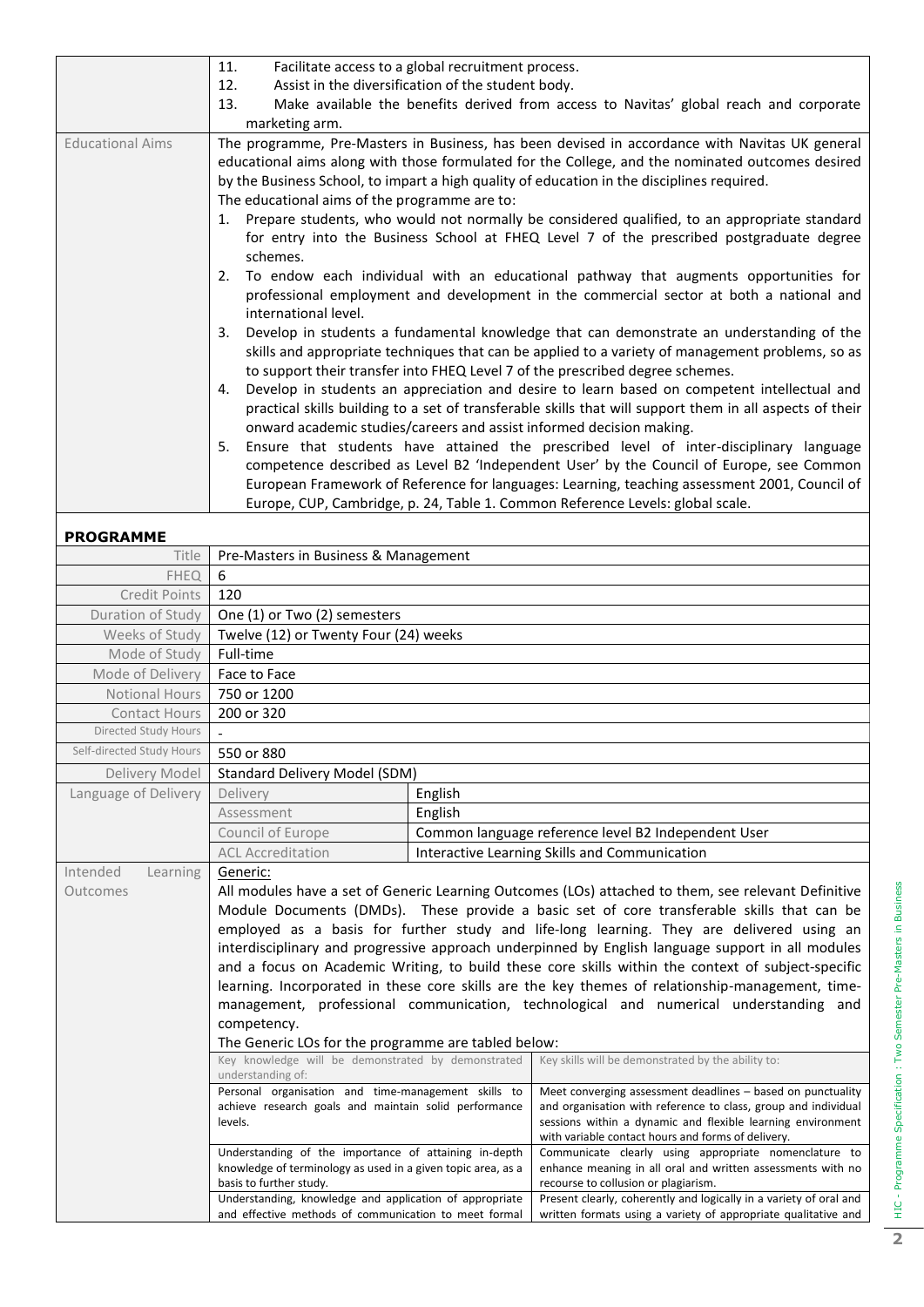|                | assessment measures.                                                                    |                                | quantitative tools and evidence bases.                                       |                                                                                                 |  |  |  |
|----------------|-----------------------------------------------------------------------------------------|--------------------------------|------------------------------------------------------------------------------|-------------------------------------------------------------------------------------------------|--|--|--|
|                | Understanding and knowledge as to the development of the                                |                                |                                                                              | Demonstrate an understanding of the current themes of a                                         |  |  |  |
|                | industry and/or scholarship in relation to a given topic                                |                                |                                                                              | given topic, the academic and practical foundation on which                                     |  |  |  |
|                | under study.                                                                            |                                |                                                                              | they are based - demonstrated by a lack of plagiarism and                                       |  |  |  |
|                |                                                                                         |                                |                                                                              | need for collusion in both individual and group work.                                           |  |  |  |
|                | Understanding of the rules applying to plagiarism and                                   |                                |                                                                              | Collate, summarise, reason and debate/argue effectively on a                                    |  |  |  |
|                | collusion.                                                                              |                                |                                                                              | given topic with appropriate reference to another's work or                                     |  |  |  |
|                |                                                                                         |                                | ideas/concepts.                                                              |                                                                                                 |  |  |  |
|                | Ability to work as an individual, in a small team and in a                              |                                |                                                                              | Meet and succeed in each of the varied assessments presented.                                   |  |  |  |
|                | larger group to effect data collation, discussion and                                   |                                |                                                                              |                                                                                                 |  |  |  |
|                | presentation of evidence.                                                               |                                |                                                                              |                                                                                                 |  |  |  |
|                | Specific:                                                                               |                                |                                                                              |                                                                                                 |  |  |  |
|                |                                                                                         |                                |                                                                              | Module-based LOs are described as Specific LOs and combine to make up the Intended LOs of the   |  |  |  |
|                |                                                                                         |                                |                                                                              | programme/stage of study. Specific LOs for a module are fully expressed in the relevant DMD and |  |  |  |
|                |                                                                                         |                                |                                                                              | Module Guide (MG). Specific LOs for the majority of modules are blended from the relevant and   |  |  |  |
|                |                                                                                         |                                |                                                                              | current University Module Outlines at FHEQ Level 6 / 7 to ensure parity, see Appendix 3 in this |  |  |  |
|                |                                                                                         |                                |                                                                              |                                                                                                 |  |  |  |
|                | document.                                                                               |                                |                                                                              |                                                                                                 |  |  |  |
|                | Intended:                                                                               |                                |                                                                              |                                                                                                 |  |  |  |
|                |                                                                                         |                                |                                                                              | Each programme/stage of study incorporates a set of Intended LOs to define the wider academic-  |  |  |  |
|                | based knowledge and skills acquisition. These key areas are described and tabled below: |                                |                                                                              |                                                                                                 |  |  |  |
| A              | Knowledge and Understanding                                                             |                                |                                                                              |                                                                                                 |  |  |  |
|                | To obtain a knowledge and                                                               |                                | Teaching/learning methods and                                                | Assessment methods and                                                                          |  |  |  |
|                | understanding:                                                                          | strategies:                    |                                                                              | strategies are tested via                                                                       |  |  |  |
| $\mathbf{1}$   | The nature and complexities of                                                          |                                | Acquisition of A1-A4 is through a                                            | Testing of the knowledge base is                                                                |  |  |  |
|                | organisations and the way in which                                                      |                                | combination of lectures, tutorials,                                          | through a combination of online, in-                                                            |  |  |  |
|                | they are managed;                                                                       | coursework and project work.   |                                                                              | class tests and assessed coursework.                                                            |  |  |  |
| $\overline{2}$ | The external environment in which                                                       |                                |                                                                              | Formative assessment can take many                                                              |  |  |  |
|                | organisations operate;                                                                  | Throughout, the learner is     |                                                                              | forms, e.g. essay assignments, staged                                                           |  |  |  |
| 3              | The research process and methods                                                        | encouraged to undertake        |                                                                              | projects, case studies, reports,                                                                |  |  |  |
|                | of acquiring, interpreting and                                                          | independent reading both to    |                                                                              | discussions and presentations                                                                   |  |  |  |
|                | analysing information;                                                                  |                                | supplement and consolidate what is                                           |                                                                                                 |  |  |  |
| 4              | How to communicate in English in                                                        |                                | being taught/learnt and to broaden                                           |                                                                                                 |  |  |  |
|                | academic and business contexts to                                                       | their individual knowledge and |                                                                              |                                                                                                 |  |  |  |
|                | a level equivalent to IELTS 6.5.                                                        | understanding of the subject.  |                                                                              |                                                                                                 |  |  |  |
| B              | Cognitive/Intellectual Skills                                                           |                                |                                                                              |                                                                                                 |  |  |  |
|                | To obtain intellectual/cognitive                                                        |                                | Teaching/learning methods and                                                | Assessment<br>methods<br>and                                                                    |  |  |  |
|                | skills with the ability to:                                                             | strategies                     |                                                                              | strategies via                                                                                  |  |  |  |
| $\mathbf{1}$   | Utilise cognitive skills of critical                                                    |                                | Intellectual skills B1-B3 specific to                                        | Intellectual skills are assessed via in-                                                        |  |  |  |
|                | thinking, analysis and synthesis                                                        | business and management are    |                                                                              | class tests, coursework and assessed                                                            |  |  |  |
| 2              | Conduct research into business and                                                      | developed throughout the       |                                                                              | project work.                                                                                   |  |  |  |
|                | management issues                                                                       |                                | programme by the methods and                                                 |                                                                                                 |  |  |  |
| 3              | Achieve effective problem-solving                                                       | above.                         | strategies outlined in section A,                                            |                                                                                                 |  |  |  |
|                | and decision-making using<br>appropriate quantitative and                               |                                |                                                                              |                                                                                                 |  |  |  |
|                | qualitative techniques.                                                                 |                                | Cognitive skills are a feature of all                                        |                                                                                                 |  |  |  |
|                |                                                                                         | modules at FHEQ level 6.       |                                                                              |                                                                                                 |  |  |  |
| C              | <b>Practical Skills</b>                                                                 |                                |                                                                              |                                                                                                 |  |  |  |
|                | To obtain practical skills with                                                         |                                | Teaching/learning methods and                                                | methods<br>Assessment<br>and                                                                    |  |  |  |
|                | the ability to:                                                                         | strategies                     |                                                                              | strategies via                                                                                  |  |  |  |
| $\mathbf{1}$   | Be an effective learner in terms of                                                     | skills<br>Practical            | developed<br>are                                                             | Skill C1 is assessed by group- based                                                            |  |  |  |
|                | time, planning and behaviour,                                                           |                                | throughout the programme by the                                              | coursework assessment.                                                                          |  |  |  |
|                | motivation, individual initiative and                                                   |                                | methods and strategies outlined in                                           | Skill C2 is assessed through group and                                                          |  |  |  |
|                | enterprise;                                                                             | sections A and B, above.       |                                                                              | project work.                                                                                   |  |  |  |
| $\overline{2}$ | Be self-aware, open and sensitive to                                                    |                                |                                                                              | Skill C3 is<br>assessed<br>through                                                              |  |  |  |
|                | diversity in terms of people,                                                           |                                | Skill C1 is encouraged throughout,                                           | coursework, oral presentations, project                                                         |  |  |  |
|                | cultures, business and management                                                       | developed in<br>and            | coursework                                                                   | reports and examinations.                                                                       |  |  |  |
|                | issues;                                                                                 |                                | assignments, group and project work.                                         |                                                                                                 |  |  |  |
| 3              | Develop interpersonal skills of                                                         |                                | Skill C2 is developed through group                                          |                                                                                                 |  |  |  |
|                | effective listening,<br>negotiating,                                                    |                                | work and the use of case studies.<br>Skill C3 is developed through tutorials |                                                                                                 |  |  |  |
|                | persuasion, and presentation.                                                           | and                            | group based coursework                                                       |                                                                                                 |  |  |  |
|                |                                                                                         |                                | assessment, and further developed                                            |                                                                                                 |  |  |  |
|                |                                                                                         |                                | through feedback on coursework                                               |                                                                                                 |  |  |  |
|                |                                                                                         |                                | reports, oral presentations and                                              |                                                                                                 |  |  |  |
|                |                                                                                         | project reports.               |                                                                              |                                                                                                 |  |  |  |
|                |                                                                                         |                                |                                                                              |                                                                                                 |  |  |  |
| D              | Transferable Skills                                                                     |                                |                                                                              |                                                                                                 |  |  |  |
|                |                                                                                         |                                |                                                                              |                                                                                                 |  |  |  |
|                | To obtain transferable skills                                                           |                                | Teaching/learning methods and                                                | methods<br>Assessment<br>and                                                                    |  |  |  |
|                | with the ability to:                                                                    | strategies                     |                                                                              | strategies via                                                                                  |  |  |  |
| $\mathbf{1}$   | Communicate<br>effectively,<br>both                                                     |                                | Transferable skills are developed                                            | Skills D1 and D2 are assessed through                                                           |  |  |  |
|                | orally and in writing;                                                                  |                                | throughout the programme by the                                              | all types of coursework.                                                                        |  |  |  |
| $\overline{2}$ | Make effective use of relevant IT                                                       |                                | methods and strategies outlined in                                           | Skill D3 is assessed by group- based                                                            |  |  |  |

HIC - Programme Specification : Two Semester Pre-Masters in Business W HIC - Programme Specification : Two Semester Pre-Masters in Business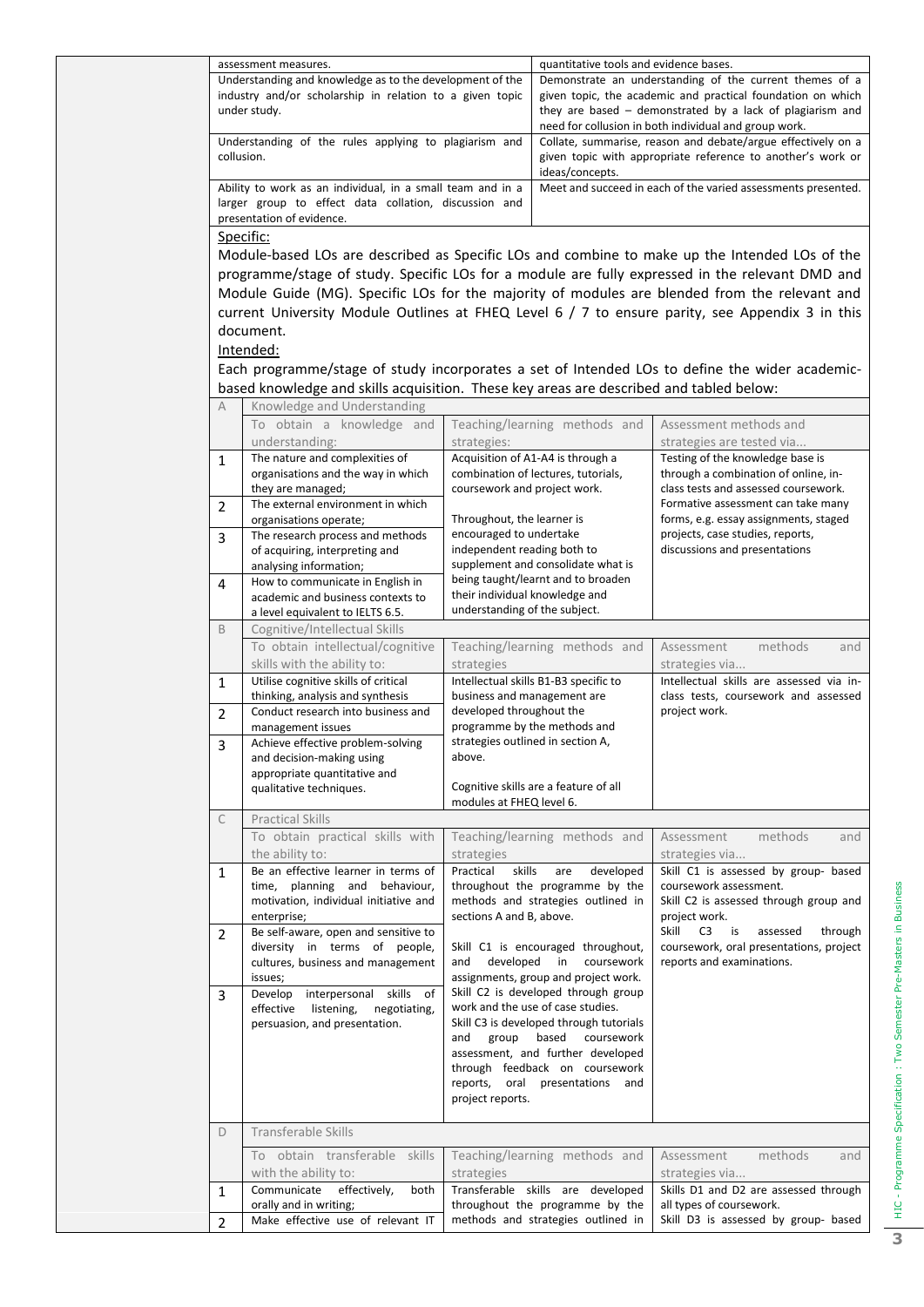|             |   | tools;                                                                                  | sections A, B and C, above.                                                   |             | coursework assessment.                                                                                 |
|-------------|---|-----------------------------------------------------------------------------------------|-------------------------------------------------------------------------------|-------------|--------------------------------------------------------------------------------------------------------|
|             | 3 | Work effectively within a team;                                                         |                                                                               |             | Skill D4 is assessed via coursework and                                                                |
|             | 4 | Manipulate, sort and present data;                                                      | Skill D1 is developed through the                                             |             | project work.                                                                                          |
|             | 5 | Learn to learn effectively.                                                             | same TL strategies as in section A as                                         |             | Skill D5 is not directly assessed.                                                                     |
|             |   |                                                                                         | well as feedback on all coursework.<br>Skill D2 is applied through use of the |             |                                                                                                        |
|             |   |                                                                                         | web for researching materials, and is                                         |             |                                                                                                        |
|             |   |                                                                                         | developed in preparing in-course                                              |             |                                                                                                        |
|             |   |                                                                                         | assessments.                                                                  |             |                                                                                                        |
|             |   |                                                                                         | Skill D3 is developed through tutorials                                       |             |                                                                                                        |
|             |   |                                                                                         | group-based<br>and<br>assessment.                                             | coursework  |                                                                                                        |
|             |   |                                                                                         | Skill D4 is acquired through tutorials                                        |             |                                                                                                        |
|             |   |                                                                                         | and coursework.                                                               |             |                                                                                                        |
|             |   |                                                                                         | Skill D5 is developed in specific                                             |             |                                                                                                        |
|             |   |                                                                                         | tutorials and promoted throughout                                             |             |                                                                                                        |
|             |   |                                                                                         | the programme.                                                                |             |                                                                                                        |
| Assessment  |   | Summary:                                                                                |                                                                               |             |                                                                                                        |
| Regulations |   |                                                                                         |                                                                               |             | The programme is compliant with both the generic assessment regulations of Navitas UK and those of     |
|             |   | the College.                                                                            |                                                                               |             |                                                                                                        |
|             |   |                                                                                         |                                                                               |             | Each module within the programme/stage of study has an associated Module Outline that may be           |
|             |   |                                                                                         |                                                                               |             | broadened into a Definitive Module Document (DMD) either of which will be provided to students at      |
|             |   |                                                                                         |                                                                               |             | the beginning of their studies. These documents offer generic information on the Aims and Specific     |
|             |   |                                                                                         |                                                                               |             | LOs of the subject/s under study, basic references and the attendance and notional contact             |
|             |   |                                                                                         |                                                                               |             | requirements. They also include topics/subject areas of study and outlines of the assessment events.   |
|             |   |                                                                                         |                                                                               |             | Each module has an associated textbook, as prescribed by the University's Module Outlines, and a       |
|             |   |                                                                                         |                                                                               |             | specifically developed Module Guide (MG) which includes the types of assessment activities             |
|             |   |                                                                                         |                                                                               |             | employed, teaching methods, resources, assessment criteria and expectations, contact details of the    |
|             |   |                                                                                         |                                                                               |             | tutor/s, referencing (if applicable) and submission/completion requirements. Contained is also a       |
|             |   |                                                                                         |                                                                               |             | detailed lecture-by-lecture schedule of subjects students can be expected to cover over the teaching   |
|             |   |                                                                                         |                                                                               |             | period. This acts as a useful reference for study and revision purposes. All assessment is designed to |
|             |   |                                                                                         |                                                                               |             | reflect and measure both an individual's and a cohort's achievement against the Specific LOs of the    |
|             |   | module and Intended LOs of the programme.                                               |                                                                               |             |                                                                                                        |
|             |   |                                                                                         |                                                                               |             | In-course written, reading, listening and oral assessment is built into all modules through general    |
|             |   |                                                                                         |                                                                               |             | interaction between tutors and students, student peer review and small group tutorials or individual   |
|             |   |                                                                                         |                                                                               |             | tutorials/appraisals. Modes of assessment include essay/report writing, oral presentation (group or    |
|             |   | individual, and poster), portfolio, and e-based, in-class or take home exercises/tests. |                                                                               |             |                                                                                                        |
|             |   |                                                                                         |                                                                               |             | All written assessments must follow certain criteria in style and submission as noted in the relevant  |
|             |   |                                                                                         |                                                                               |             | Module Guides or Module Introductory Document and Student Guide. This form of assessment is            |
|             |   |                                                                                         |                                                                               |             | considered fundamental to a student's ability to communicate ideas and evidence with clarity,          |
|             |   |                                                                                         |                                                                               |             | relevance and logic in a planned and organised manner. Plain writing style, syntax and grammar are     |
|             |   |                                                                                         |                                                                               |             | core skills that can be enhanced to support the maturing of individual students' composition and thus  |
|             |   | academic and transferable proficiency.                                                  |                                                                               |             |                                                                                                        |
|             |   |                                                                                         |                                                                               |             | Oral presentations, whether part of formal or informal assessment practice, are encouraged within all  |
|             |   |                                                                                         |                                                                               |             | modules as they promote, among others, transferable skills and can identify those students who may     |
|             |   |                                                                                         |                                                                               |             | be plagiarising material. It is advised, however, that they should not make up more than 60% of the    |
|             |   |                                                                                         |                                                                               |             | final module mark unless as part of the learning rationale. Oral group presentations should ideally    |
|             |   |                                                                                         |                                                                               |             | contain no more than five (5) students, unless specific reasoning is applied. Each member,             |
|             |   |                                                                                         |                                                                               |             | irrespective of their role, should be awarded the same mark unless where obvious differentiation       |
|             |   |                                                                                         |                                                                               |             | arises. This form of expression should not be allocated more than fifty (50) minutes per group, with   |
|             |   |                                                                                         |                                                                               |             | less than a 30% weighting. Time limits must be upheld by tutors so as to ensure all students have the  |
|             |   |                                                                                         |                                                                               |             | same opportunity to perform. Furthermore, tutors ought to notify students as to the materials          |
|             |   | available to them before preparation takes place.                                       |                                                                               |             |                                                                                                        |
|             |   |                                                                                         |                                                                               |             | Final summative examination normally adheres to closed-book, invigilated, timed conditions and         |
|             |   |                                                                                         |                                                                               |             | takes place during allocated exam periods of a programme. It represents a measure of a student's       |
|             |   |                                                                                         |                                                                               |             | achievement as a consequence of the Specific LOs associated with a module. It is utilised as a key     |
|             |   |                                                                                         |                                                                               |             | measure of quality in teaching standards and provides a basis to aspects of delivery and environment   |
|             |   |                                                                                         |                                                                               |             | which takes place at the conclusion of a semester by College academic services. Marks indicated in     |
|             |   |                                                                                         |                                                                               |             | the relevant DMDs cannot be referred. Only in extenuating circumstances, sickness, personal tragedy    |
|             |   | or in the possibility of a clerical error, will deferral take place.                    |                                                                               |             |                                                                                                        |
|             |   |                                                                                         |                                                                               | Coursework  | Examination                                                                                            |
|             |   |                                                                                         |                                                                               | 100%<br>70% | 0%<br>30%                                                                                              |
|             |   |                                                                                         |                                                                               | 60%         | 40%                                                                                                    |
|             |   |                                                                                         |                                                                               | 50%<br>40%  | 50%<br>60%                                                                                             |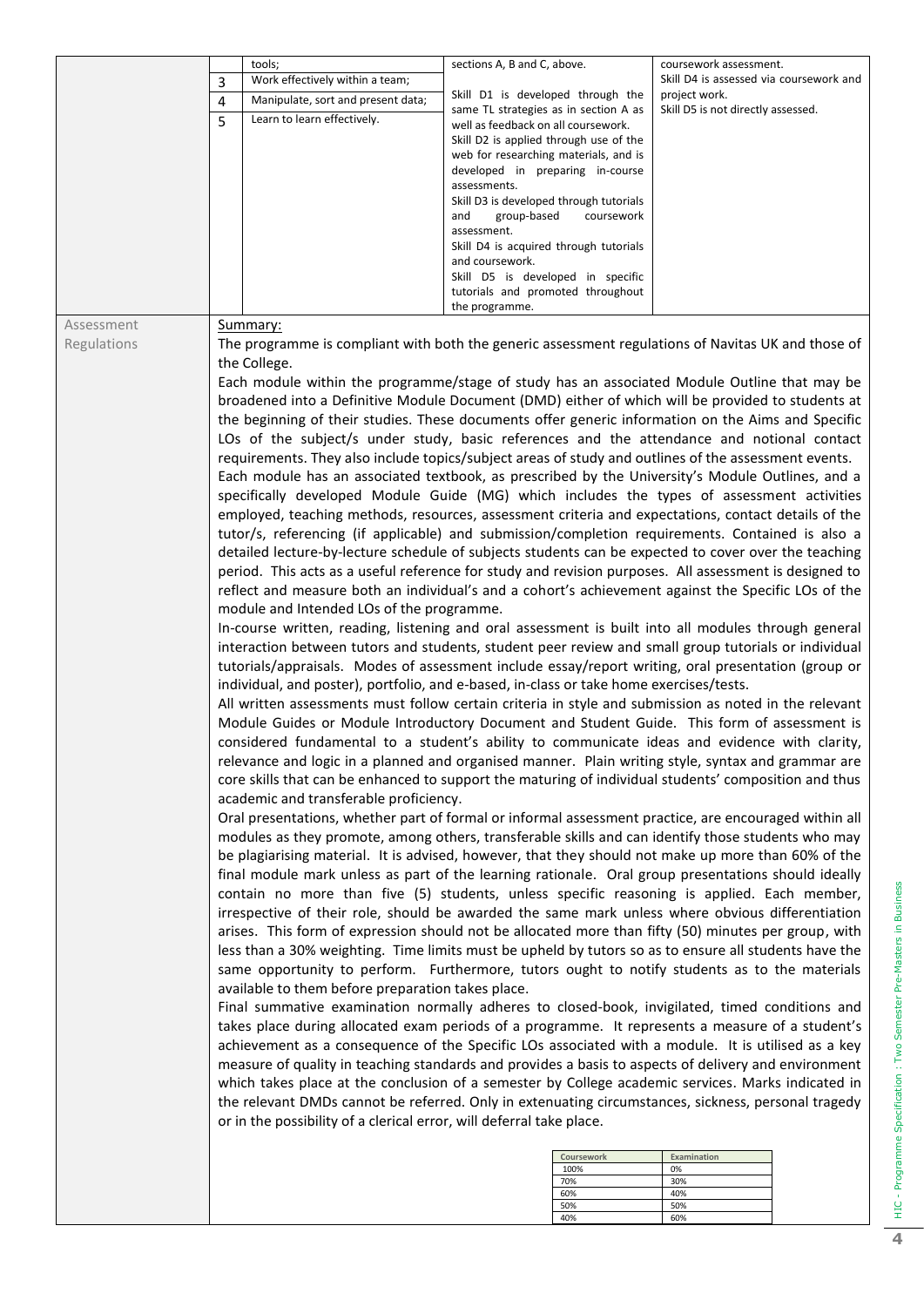| 70%<br>30%<br>Formal assessment modalities (coursework and<br>0%<br>100%                                                                                                                                   |
|------------------------------------------------------------------------------------------------------------------------------------------------------------------------------------------------------------|
| examination, respectively), combine to produce                                                                                                                                                             |
| the following weightings applied to any given                                                                                                                                                              |
| module:                                                                                                                                                                                                    |
| Successful completion of a module is based on attaining the required overall pass grade prescribed.<br>All students must achieve a grade B* in the Interactive Learning Skills and Communication (see DMD  |
| ILS005). The assessment mode for a given module is based on the desired Specific LOs, their                                                                                                                |
| expressions can be found in the relevant DMD. Students must be briefed at the beginning of each                                                                                                            |
| module as to which weightings are in use. They should also be clearly advised as to the marking                                                                                                            |
| criteria and, hence, the achievement requirements for each grade cluster.                                                                                                                                  |
| Where a student has a special need or disability, appropriate steps must be taken by the College,                                                                                                          |
| academic staff and/or internal/external invigilators to ensure that the need is recognised and a                                                                                                           |
| justified outcome identified.<br>Demonstration of achievement:                                                                                                                                             |
| Students must pass all modules at the prescribed grade in order to progress to the next stage of their                                                                                                     |
| educational continuum, see Progression Criteria, below.                                                                                                                                                    |
| Categories of performance and grading levels:                                                                                                                                                              |
| A and A*(High Distinction) - Distinctive level of knowledge, skill and understanding which                                                                                                                 |
| demonstrates an authoritative grasp of the concepts and principles and ability to communicate them                                                                                                         |
| in relation to the assessment event without plagiarism or collusion. Indications of originality in                                                                                                         |
| application of ideas, graphical representations, personal insights reflecting depth and confidence of                                                                                                      |
| understanding of issues raised in the assessment event.                                                                                                                                                    |
| B and B* (Distinction) – Level of competence demonstrating a coherent grasp of knowledge, skill and                                                                                                        |
| understanding of the assessment and ability to communicate them effectively without plagiarism or                                                                                                          |
| collusion. Displays originality in interpreting concepts and principles. The work uses graphs and tables                                                                                                   |
| to illustrate answers where relevant. Ideas and conclusions are expressed clearly. Many aspects of the                                                                                                     |
| student's application and result can be commended.                                                                                                                                                         |
| C (Credit) - Level of competence shows an acceptable knowledge, skill and understanding sufficient                                                                                                         |
| to indicate that the student is able to make further progress. The outcome shows satisfactorily<br>understanding and performance of the requirements of the assessment tasks without plagiarism or         |
| collusion. Demonstrates clear expression of ideas, draws recognisable and relevant conclusions.                                                                                                            |
| D (Pass) - Evidence of basic competence to meet requirements of the assessment task and event                                                                                                              |
| without plagiarism or collusion. Evidence of basic acquaintance with relevant source material.                                                                                                             |
| Limited attempt to organise and communicate the response. Some attempt to draw relevant                                                                                                                    |
| conclusions.                                                                                                                                                                                               |
| F (Fail) – The student's application and result shows that the level of competence being sought has                                                                                                        |
| not yet been achieved. The assessed work shows a less than acceptable grasp of knowledge, skill and                                                                                                        |
| understanding of the requirements and communication of the assessment event and associated                                                                                                                 |
| tasks.                                                                                                                                                                                                     |
| Generic marking criteria:                                                                                                                                                                                  |
| Response – the response must address all parts of the question, that is not just a part or parts of the<br>question. A response that is not specifically tailored to the needs of the question will not be |
| accepted.                                                                                                                                                                                                  |
| Structure - the student has identified the main issues of the question and attached the appropriate                                                                                                        |
| emphasis to them; has stated their agreement accurately and in some detail; and has utilised the                                                                                                           |
| supporting data.                                                                                                                                                                                           |
| Context - the student has displayed knowledge of the basic subject matter under assessment; has                                                                                                            |
| included only relevant material where required; has provided a written agreement or                                                                                                                        |
| mathematical/numerical/diagrammatic/modelled statement and, in doing so, has addressed all                                                                                                                 |
| aspects of it in reaching a conclusion; and has provided a clear understanding of a question in                                                                                                            |
| reaching a conclusion.                                                                                                                                                                                     |
| Presentation - due credit, specified as a percentage of the marking criteria, will be given for a succinct                                                                                                 |
| and fluent writing style.                                                                                                                                                                                  |
| Illegible material will not be given due credit, specified as a percentage of the marking criteria.                                                                                                        |
| Penalty - a student will be penalised if they have not tackled each issue of a question separately,                                                                                                        |
| stating their agreement and or rationalised progression, and then applying this to the facts; and will<br>be penalised for not providing evidence of academically based reasoning in an answer.            |
|                                                                                                                                                                                                            |

Sources – the student should provide accurate referencing; it is essential that a student does not plagiarise from any source.

Moderation Summary: 10% sample of all assessment components by a subject specialist. External Examiner where necessary.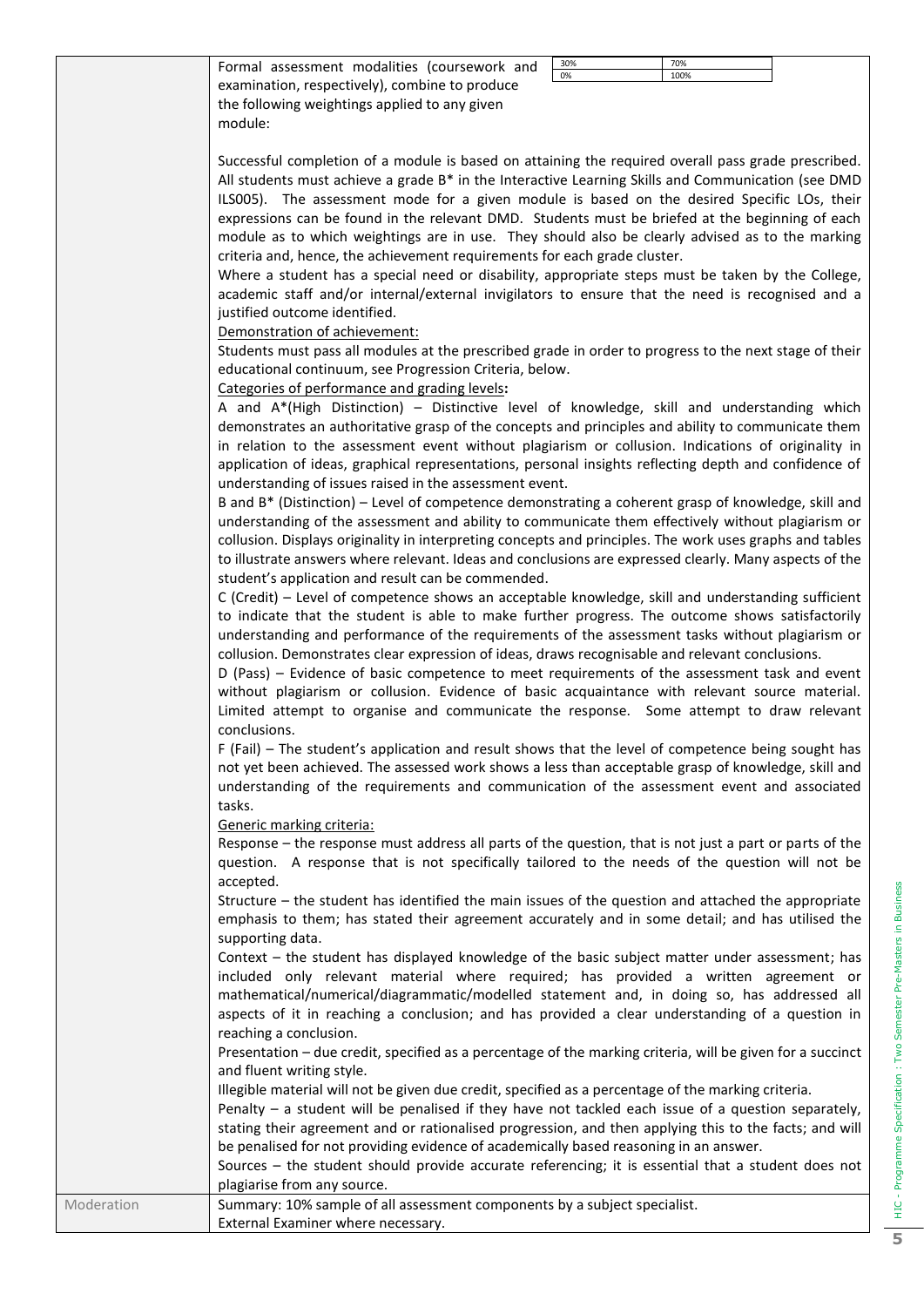| Progression Criteria       | Summary: minimum pass mark of 50% achieved for all modules listed.                                  |                                                |                                                                                                         |                         |              |                          |                   |  |  |
|----------------------------|-----------------------------------------------------------------------------------------------------|------------------------------------------------|---------------------------------------------------------------------------------------------------------|-------------------------|--------------|--------------------------|-------------------|--|--|
| <b>Failure to Progress</b> |                                                                                                     |                                                | Summary: a student may not fail a module on more than two (2) occasions, failure of the module          |                         |              |                          |                   |  |  |
|                            |                                                                                                     |                                                | requires that a student re-take the entire module at full cost; failure of a student to complete a      |                         |              |                          |                   |  |  |
|                            |                                                                                                     |                                                | module on the re-take of that module will result in referral to the College Learning and Teaching       |                         |              |                          |                   |  |  |
|                            | Board for a student management decision. (The University will not be incumbent to progress students |                                                |                                                                                                         |                         |              |                          |                   |  |  |
|                            | who fail).                                                                                          |                                                |                                                                                                         |                         |              |                          |                   |  |  |
| Associated                 |                                                                                                     |                                                | With the exception of ILSC, all University prescribed modules form the basis of the curriculum, see     |                         |              |                          |                   |  |  |
| Documentation              |                                                                                                     |                                                | Appendix 3 for the conversion of nomenclature - for the purpose of clarity, the University modules      |                         |              |                          |                   |  |  |
|                            |                                                                                                     |                                                | will be referred to under College module coding guidelines.                                             |                         |              |                          |                   |  |  |
|                            |                                                                                                     |                                                | Definitive Module Documents (DMDs) as follows: DMD/PG1000; DMD/PG1001; DMD/PG1002;                      |                         |              |                          |                   |  |  |
|                            |                                                                                                     |                                                | DMD/PG1003; DMD/PMAE; DMD/PG1006; DMD/PG1005; DMD/ILS005                                                |                         |              |                          |                   |  |  |
|                            |                                                                                                     |                                                | Module Guides (MGs) or Module Introductory Documents as follows: [modules in process for                |                         |              |                          |                   |  |  |
|                            | October];                                                                                           | MG/PG1000;                                     | MG/PG1001;MG/PG1002; MG/PG1003;                                                                         |                         |              | MG/PMAE;                 | MG/PG1006;        |  |  |
|                            |                                                                                                     | MG/PG1005; MG/ILS005                           |                                                                                                         |                         |              |                          |                   |  |  |
|                            |                                                                                                     |                                                |                                                                                                         |                         |              |                          |                   |  |  |
|                            |                                                                                                     | <b>Associated Student Handbook</b>             | Associated teaching aids for a module as required                                                       |                         |              |                          |                   |  |  |
|                            |                                                                                                     | <b>College Policies and Regulations (CPRs)</b> |                                                                                                         |                         |              |                          |                   |  |  |
|                            |                                                                                                     |                                                | Sessional academics (tutors) – with appropriate qualifications, experience and abilities.               |                         |              |                          |                   |  |  |
| Human Resource             |                                                                                                     |                                                | Guest speakers - relevant industries as requested by the College.                                       |                         |              |                          |                   |  |  |
| <b>Built Environment</b>   |                                                                                                     |                                                | All lectures/classes/small group tutorials are held in the designated HIC class rooms, seminar rooms    |                         |              |                          |                   |  |  |
|                            |                                                                                                     |                                                | and dedicated IT laboratories, as well as in UH facilities booked by HIC; students are encouraged to    |                         |              |                          |                   |  |  |
|                            |                                                                                                     |                                                | use the University of Hertfordshire's LSC for self-directed study; students are encouraged to use their |                         |              |                          |                   |  |  |
|                            |                                                                                                     |                                                | private IT facilities where possible; field-trips will be taken as required.                            |                         |              |                          |                   |  |  |
| E-learning                 |                                                                                                     |                                                | College Portal; University Moodle; Library                                                              |                         |              |                          |                   |  |  |
| Library                    | <b>LRC College Lane</b>                                                                             |                                                |                                                                                                         |                         |              |                          |                   |  |  |
| Programme                  |                                                                                                     | Pre-Masters in Business - 1 Semester           |                                                                                                         |                         |              |                          |                   |  |  |
| <b>Framework</b>           | <b>Core Modules</b>                                                                                 |                                                |                                                                                                         |                         |              |                          |                   |  |  |
|                            | <b>Contact</b>                                                                                      | <b>College Module</b>                          | <b>Module Name</b>                                                                                      |                         | Pass         |                          |                   |  |  |
|                            | Hrs/Wk                                                                                              | Code                                           |                                                                                                         | Credit                  | Mark         | Exam                     | <b>Coursework</b> |  |  |
|                            |                                                                                                     |                                                |                                                                                                         | <b>Points</b>           | %            | %                        | %                 |  |  |
|                            | Semester 1<br>4                                                                                     | <b>PMAE</b>                                    | <b>Academic Writing</b>                                                                                 | 15                      | 50           | ÷,                       | 100               |  |  |
|                            | $\overline{4}$                                                                                      | PG1000                                         | Research Methods & Skills                                                                               | 15                      | 50           | ÷,                       | 100               |  |  |
|                            | $\overline{4}$                                                                                      | PG1001                                         | <b>Economic Environment of Business</b>                                                                 | 15                      | 50           |                          | 100               |  |  |
|                            | $\overline{4}$                                                                                      | PG1002                                         | <b>Business Strategy</b>                                                                                | 15                      | 50           | $\mathbb{L}$             | 100               |  |  |
|                            | $\overline{a}$                                                                                      | PG1003                                         | <b>Managing People</b>                                                                                  | 15                      | 50           | $\blacksquare$           | 100               |  |  |
|                            | <b>Postgraduate Stage 1:</b>                                                                        |                                                |                                                                                                         | 75 credit points        |              |                          |                   |  |  |
|                            | <b>University Pre-Masters in Business &amp; Management</b>                                          |                                                |                                                                                                         |                         |              |                          |                   |  |  |
|                            |                                                                                                     |                                                |                                                                                                         |                         |              |                          |                   |  |  |
|                            | Pre-Masters in Business - 2 Semesters<br><b>Core Modules</b>                                        |                                                |                                                                                                         |                         |              |                          |                   |  |  |
|                            | <b>Contact</b>                                                                                      | <b>College Module</b>                          | <b>Module Name</b>                                                                                      |                         |              |                          |                   |  |  |
|                            |                                                                                                     |                                                |                                                                                                         |                         |              |                          |                   |  |  |
|                            | Hrs/Wk                                                                                              | Code                                           |                                                                                                         | Credit                  | Pass<br>Mark | Exam                     | <b>Coursework</b> |  |  |
|                            |                                                                                                     |                                                |                                                                                                         | <b>Points</b>           | %            | %                        | %                 |  |  |
|                            | Semester 1                                                                                          |                                                |                                                                                                         |                         |              |                          |                   |  |  |
|                            | $\overline{4}$                                                                                      | <b>ILS005</b>                                  | Interactive Learning Skills and                                                                         | 15                      | 65           | ÷,                       | 100               |  |  |
|                            |                                                                                                     |                                                | Communication with mini-<br>dissertation                                                                |                         |              |                          |                   |  |  |
|                            | 4                                                                                                   | PMAE                                           | <b>Academic Writing</b>                                                                                 | 15                      | 50           | $\overline{\phantom{a}}$ | 100               |  |  |
|                            | 4                                                                                                   | PG1001                                         | <b>Economic Environment of Business</b>                                                                 | 15                      | 50           | $\blacksquare$           | 100               |  |  |
|                            | $\overline{4}$                                                                                      | PG1003                                         | <b>Managing People</b>                                                                                  | 15                      | 50           | $\overline{a}$           | 100               |  |  |
|                            | Semester 2                                                                                          |                                                |                                                                                                         |                         |              |                          |                   |  |  |
|                            | 4                                                                                                   | PG1000                                         | Research Methods & Skills                                                                               | 15                      | 50           | $\overline{\phantom{a}}$ | 100               |  |  |
|                            | 4                                                                                                   | PG1002                                         | <b>Business Strategy</b>                                                                                | 15                      | 50           | $\Box$                   | 100               |  |  |
|                            | $\overline{4}$                                                                                      | PG1006                                         | Marketing                                                                                               | 15                      | 50           | $\blacksquare$           | 100               |  |  |
|                            | $\overline{4}$<br><b>Postgraduate Stage 1:</b>                                                      | PG1005                                         | <b>Service Operations Management</b>                                                                    | 15<br>120 credit points | 50           |                          | 100               |  |  |
|                            |                                                                                                     |                                                | <b>University Pre-Masters in Business &amp; Management</b>                                              |                         |              |                          |                   |  |  |
| Management                 |                                                                                                     |                                                | The Pre-Masters in Business & Management programme is delivered by HIC on the College Lane              |                         |              |                          |                   |  |  |
|                            |                                                                                                     |                                                | Campus of the University of Hertfordshire. This scenario seeks to provide the necessary resources to    |                         |              |                          |                   |  |  |
|                            |                                                                                                     |                                                | ensure that all students enrolled with HIC are afforded an educational experience that not only         |                         |              |                          |                   |  |  |
|                            |                                                                                                     |                                                | provides assimilation into campus and student life but is aligned with the standards and protocols of   |                         |              |                          |                   |  |  |
|                            |                                                                                                     | the University experience.                     |                                                                                                         |                         |              |                          |                   |  |  |
|                            |                                                                                                     |                                                | The programme operates under and according to the general compliance structures determined by           |                         |              |                          |                   |  |  |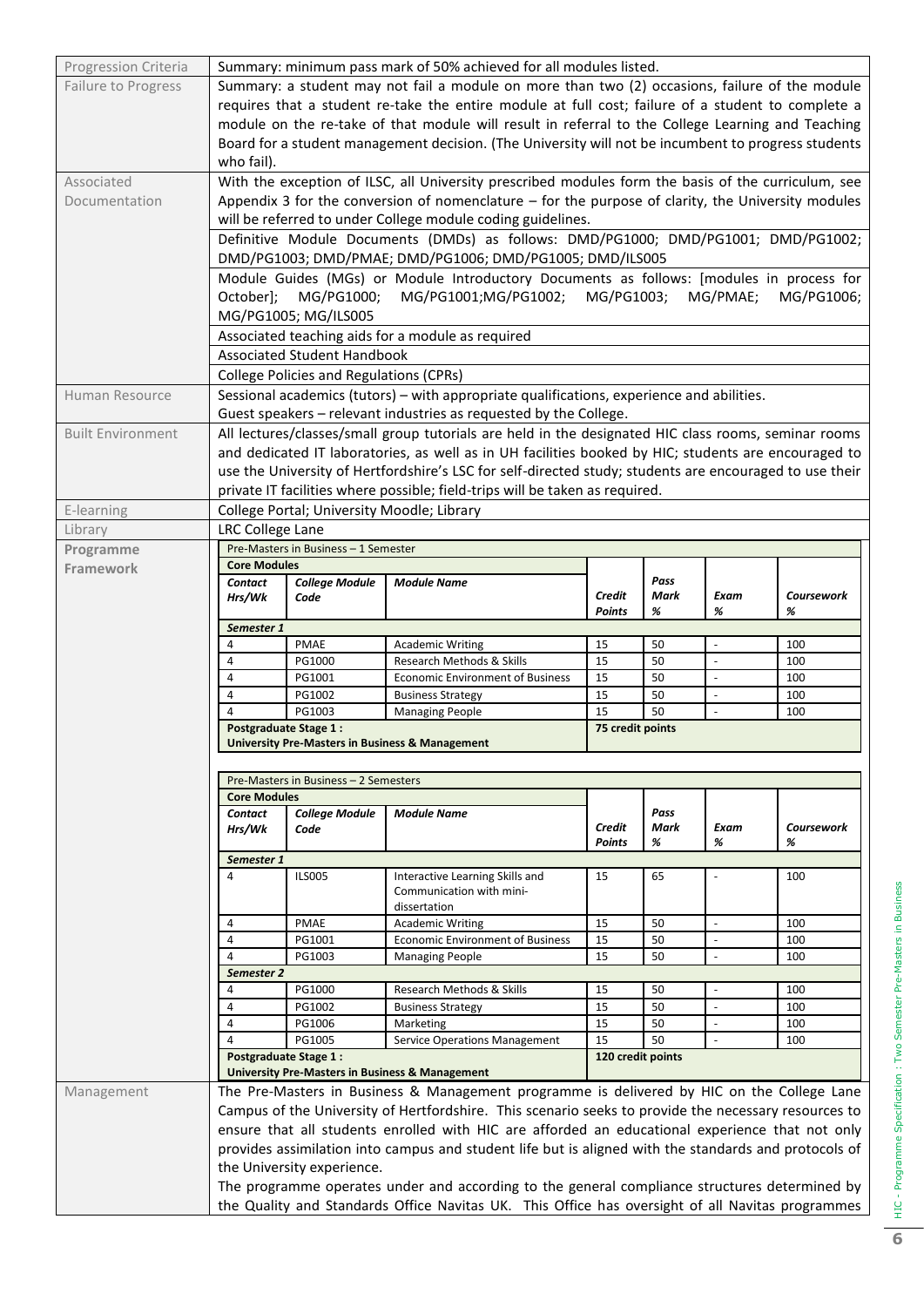|                           | operating in the UK. Any changes to a programme must be submitted via the normal Navitas UK             |
|---------------------------|---------------------------------------------------------------------------------------------------------|
|                           | processes through the Quality and Standards Office.                                                     |
|                           | The general operational management of the programme lies with HIC's academic services which             |
|                           | assume overall responsibility for the administrative and implementation functions.                      |
|                           | The HIC Manager of Academic Services and the HIC College Director/Principal or nominee, is              |
|                           | responsible for the day-to-day management of the programme inclusive of attendance monitoring.          |
|                           | HIC provides additional tutorial support to any student who may require it, to the amount of two (2)    |
|                           | extra contact hours per week per enrolled student.                                                      |
|                           | The various sessional academic module leaders/lecturers/tutors are responsible for the delivery and     |
|                           | initial assessment of modules whilst appraisal of delivery and programme content is advised by the      |
|                           | HIC Director of Academic & Student Services and the HIC College Director/Principal or nominee in        |
|                           | consultation with the Quality and Standards Office Navitas UK, the Head of the Business School and      |
|                           | associated appropriate Programme Directors/Leaders and/or Link Tutor.                                   |
|                           | The Learning and Teaching Board of the College, is identified as responsible for candidate selection to |
|                           | the HIC Pre-Masters in Business & Management.                                                           |
| Monitoring<br>and         | Formal review of the Pre-Masters in Business & Management programme takes place as an annual            |
| Review                    | review in March/April between HIC, the Quality and Standards Office Navitas UK and representation       |
|                           | from the Business School. Strategic, logistical and operational issues are developed within the remit   |
|                           | of the Academic and Operational Advisory Committee (AOAC) held on a trimester basis and chaired         |
|                           | by the Key Account Manager at the University of Hertfordshire. Progression is determined via the HIC    |
|                           | Board of Examiners.                                                                                     |
|                           | Informal Review takes place on a regular basis via interface between students, academic services and    |
|                           | the teaching staff using both student surveys (inclusive of i-graduate) and teaching observation and    |
|                           | ARQUE.                                                                                                  |
| <b>Entry Requirements</b> | Academic: Overseas HND or equivalent NARIC approved FHEQ Level 5 qualification                          |
|                           | English Language: CEFR level B2 - IELTS score of 5.5 overall (minimum of 5.5 in each band) or           |
|                           | equivalent                                                                                              |
|                           | Other: Applicants should be 21 years and over by the date of progression onto Masters Degree            |
|                           | (mature applicants only).                                                                               |
| Appendix 1                | Intended Learning Outcomes in the constituent modules - table inserted indicating direct mapping of     |
|                           | LOs per module.                                                                                         |
| Appendix 2                | Delivery schedule incorporating notional, contact and self-directed hours of study applied to each      |
|                           | module and therein the programme.                                                                       |
| Appendix 3                | Module conversion codes and descriptors and module mapping by pathway.                                  |
| Appendix 4                | College DMDs.                                                                                           |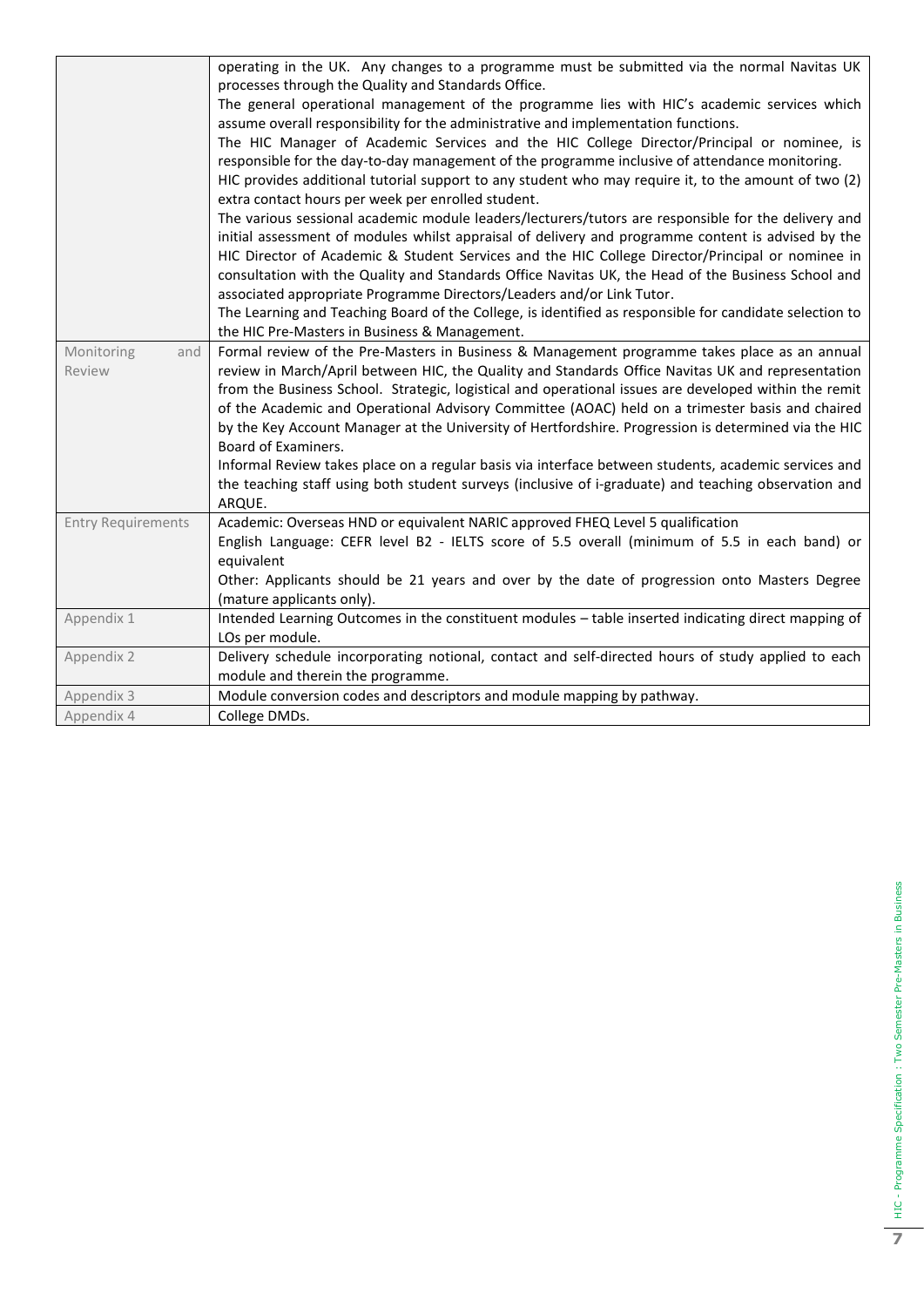## **Development of Programme Learning Outcomes (LOs) in the Constituent Modules:**

The tables below map where the intended LOs of the programme are assessed in the core/constituent modules. It provides an aid to (i) academic staff in understanding how individual modules contribute to the programme aims, (ii) a checklist for quality control purposes, and (iii) a means to help students monitor their own learning, personal and professional development as the programme progresses. Key: LOs which are assessed as part of a given module ✓✓; LOs which are not explicitly assessed as part of a given module ✓.

| FHEQ 6                  |                     |              | <b>Intended LOs</b>         |              |                         |                         |                            |              |              |                         |              |              |                            |           |              |              |
|-------------------------|---------------------|--------------|-----------------------------|--------------|-------------------------|-------------------------|----------------------------|--------------|--------------|-------------------------|--------------|--------------|----------------------------|-----------|--------------|--------------|
| <b>HIC Core Modules</b> |                     |              | Knowledge and Understanding |              |                         |                         | <b>Intellectual Skills</b> |              |              | <b>Practical Skills</b> |              |              | <b>Transferable Skills</b> |           |              |              |
| <b>Module Code</b>      | <b>Module Title</b> | A.1          | A.2                         | A.3          | A.4                     | B.1                     | B.2                        | B.3          | C.1          | C.2                     | C.3          | D.1          | D.2                        | D.3       | <b>D.4</b>   | <b>D.5</b>   |
| PG1000                  | Research            | $\sqrt{}$    | $\sqrt{}$                   | $\sqrt{}$    | $\checkmark$            | $\checkmark$            | $\checkmark$               | $\checkmark$ | $\checkmark$ | $\checkmark$            | $\sqrt{}$    | $\sqrt{}$    | $\sqrt{}$                  | $\sqrt{}$ | $\checkmark$ | $\sqrt{}$    |
|                         | Methods and         |              |                             |              |                         |                         |                            |              |              |                         |              |              |                            |           |              |              |
|                         | Skills              |              |                             |              |                         |                         |                            |              |              |                         |              |              |                            |           |              |              |
| PG1001                  | Economic            | $\checkmark$ | $\checkmark$                | $\checkmark$ | $\checkmark$            | $\checkmark$            | $\checkmark$               | $\checkmark$ | $\checkmark$ | $\checkmark$            | $\checkmark$ | $\checkmark$ | $\checkmark$               |           | $\checkmark$ | $\checkmark$ |
|                         | Environment of      |              |                             |              |                         |                         |                            |              |              |                         |              |              |                            |           |              |              |
|                         | <b>Business</b>     |              |                             |              |                         |                         |                            |              |              |                         |              |              |                            |           |              |              |
| PG1002                  | <b>Business</b>     | $\sqrt{}$    | $\sqrt{}$                   | $\sqrt{}$    | $\sqrt{}$               | $\sqrt{}$               | $\checkmark$               | $\checkmark$ | $\checkmark$ | $\checkmark$            | $\sqrt{}$    | $\sqrt{}$    | $\sqrt{}$                  |           | $\sqrt{}$    | $\sqrt{}$    |
|                         | Strategy            |              |                             |              |                         |                         |                            |              |              |                         |              |              |                            |           |              |              |
| PG1003                  | Managing            | $\checkmark$ | $\checkmark$                | $\checkmark$ | $\checkmark$            | $\checkmark$            | $\checkmark$               | $\checkmark$ | $\checkmark$ | $\checkmark$            | $\checkmark$ | $\checkmark$ | $\checkmark$               |           | $\checkmark$ | $\checkmark$ |
|                         | People              |              |                             |              |                         |                         |                            |              |              |                         |              |              |                            |           |              |              |
| PG1006                  | Marketing           | $\checkmark$ | $\checkmark$                | $\checkmark$ | $\checkmark$            | $\checkmark$            | $\checkmark$               | $\checkmark$ | $\checkmark$ | $\checkmark$            | $\checkmark$ | $\checkmark$ | $\checkmark$               |           | $\checkmark$ | $\checkmark$ |
| PG1005                  | Service             | $\checkmark$ | $\checkmark$                | $\checkmark$ | $\checkmark$            | $\checkmark$            | $\checkmark$               | $\checkmark$ | $\checkmark$ | $\checkmark$            | $\checkmark$ | $\checkmark$ | $\checkmark$               |           | $\checkmark$ | $\checkmark$ |
|                         | Operations          |              |                             |              |                         |                         |                            |              |              |                         |              |              |                            |           |              |              |
|                         | Management          |              |                             |              |                         |                         |                            |              |              |                         |              |              |                            |           |              |              |
| PMAE                    | Academic            | $\sqrt{}$    | $\sqrt{}$                   | $\sqrt{}$    | $\overline{\checkmark}$ | $\overline{\checkmark}$ | $\checkmark$               |              | $\checkmark$ | $\checkmark$            | $\sqrt{}$    | $\sqrt{}$    | $\sqrt{}$                  | $\sqrt{}$ |              | $\sqrt{}$    |
|                         | Writing             |              |                             |              |                         |                         |                            |              |              |                         |              |              |                            |           |              |              |
| <b>ILS005</b>           | Interactive         | $\checkmark$ | $\checkmark$                | $\checkmark$ | $\checkmark$            | $\checkmark$            | $\checkmark$               |              | $\checkmark$ | $\checkmark$            | $\checkmark$ | $\checkmark$ | $\checkmark$               | $\sqrt{}$ |              | $\checkmark$ |
|                         | Learning Skills &   |              |                             |              |                         |                         |                            |              |              |                         |              |              |                            |           |              |              |
|                         | Communications      |              |                             |              |                         |                         |                            |              |              |                         |              |              |                            |           |              |              |

#### **Knowledge and Understanding**

| A.1 | The nature and complexities of organisations and the way in which they are managed;                 |
|-----|-----------------------------------------------------------------------------------------------------|
| A.2 | The external environment in which organisations operate;                                            |
| A.3 | The research process and methods of acquiring, interpreting and analysing information;              |
| A.4 | How to communicate in English in academic and business contexts to a level equivalent to IELTS 6.5. |
|     | <b>Intellectual/Cognitive Skills</b>                                                                |

| D.I | Utilise cognitive skills of critical thinking, analysis and synthesis                                            |
|-----|------------------------------------------------------------------------------------------------------------------|
|     | Conduct research into business and management issues                                                             |
|     | Achieve ettective problem-solving and decision-making using appropriate quantitative and qualitative techniques. |

#### **Practical skills**

| Be an effective learner in terms of time, planning and behaviour, motivation, individual initiative and enterprise; |
|---------------------------------------------------------------------------------------------------------------------|
| Be self aware, open and sensitive to diversity in terms of people, cultures, business and management issues;        |
| Develop interpersonal skills of effective listening, negotiating, persuasion, and presentation.                     |

#### **Transferable skills**

| D.1 | Communicate effectively, both orally and in writing; |
|-----|------------------------------------------------------|
|-----|------------------------------------------------------|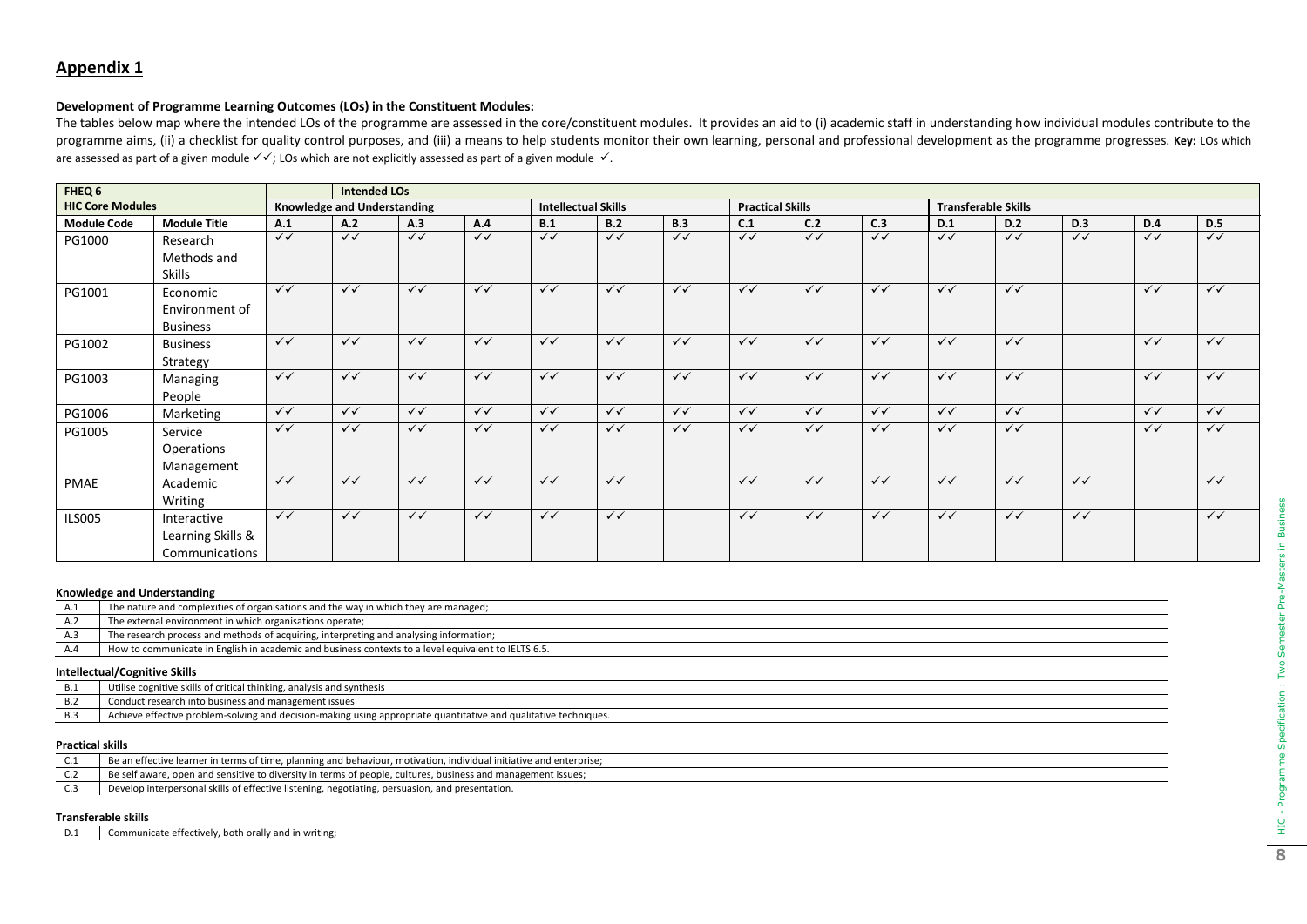| Make effective use of relevant IT tools; |
|------------------------------------------|

D.3 Work effectively within a team;<br>D.4 Manipulate, sort and present da

D.4 Manipulate, sort and present data;<br>D.5 Learn to learn effectively.

Learn to learn effectively.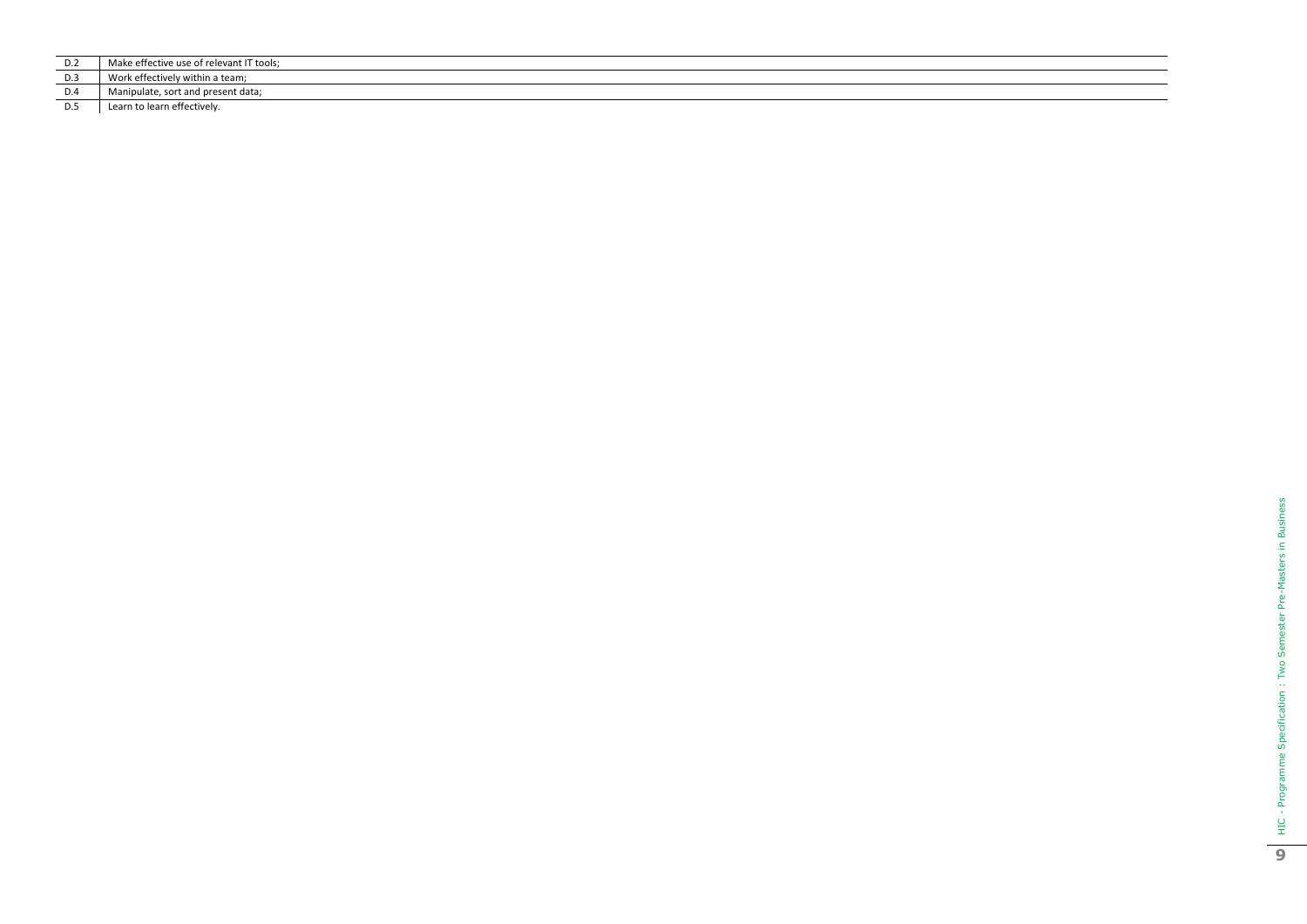## **Teaching Rotations:**

## **One Semester - Semester 1 – DELIVERY IN JANUARY, MAY & SEPTEMBER**

| Week                                 | <b>Total Hours</b>      |                   |                           |                   |                                            |                   |                          |                   |                        |                   |                |                              |
|--------------------------------------|-------------------------|-------------------|---------------------------|-------------------|--------------------------------------------|-------------------|--------------------------|-------------------|------------------------|-------------------|----------------|------------------------------|
|                                      | PMAE                    |                   | <b>PG1000</b>             |                   | PG1001                                     |                   | PG1002                   |                   | PG1003                 |                   | Contact        |                              |
|                                      | <b>Academic Writing</b> |                   | Research Methods & Skills |                   | Economic Environment of<br><b>Business</b> |                   | <b>Business Strategy</b> |                   | <b>Managing People</b> |                   | hours/<br>week | Self-directed<br>study hours |
|                                      | Contact<br>hours        | Self-dir<br>Study | Contact<br>hours          | Self-dir<br>study | Contact<br>hours                           | Self-dir<br>Study | Contact<br>hours         | Self-dir<br>study | Contact<br>hours       | Self-dir<br>Study |                | per week                     |
| $\mathbf{1}$                         | $\overline{4}$          | 9                 | $\overline{4}$            | 9                 | $\overline{a}$                             | 9                 | $\overline{4}$           | 9                 | $\overline{4}$         | 9                 | 22             | 45                           |
| $\overline{2}$                       | 4                       | 9                 | 4                         | 9                 | $\overline{a}$                             | $\boldsymbol{9}$  | $\pmb{4}$                | 9                 | 4                      | 9                 | $20\,$         | $\sqrt{45}$                  |
| 3                                    | $\overline{a}$          | $\mathsf 9$       | $\overline{a}$            | $\boldsymbol{9}$  | $\overline{a}$                             | $\mathsf g$       | 4                        | $\mathsf g$       | $\overline{a}$         | $\boldsymbol{9}$  | $20\,$         | 45                           |
| $\overline{\mathbf{a}}$              | 4                       | 9                 | 4                         | $\boldsymbol{9}$  | $\pmb{4}$                                  | $\boldsymbol{9}$  | $\pmb{4}$                | $\boldsymbol{9}$  | 4                      | $\boldsymbol{9}$  | $20\,$         | 45                           |
| 5                                    | $\overline{a}$          | $\mathsf 9$       | 4                         | $\boldsymbol{9}$  | $\overline{a}$                             | $\mathsf g$       | 4                        | $\mathsf g$       | 4                      | $\boldsymbol{9}$  | $20\,$         | 45                           |
| 6                                    | $\overline{4}$          | 9                 | $\overline{a}$            | 9                 | $\overline{a}$                             | $\boldsymbol{9}$  | 4                        | 9                 | $\overline{4}$         | 9                 | $20\,$         | $45\,$                       |
| $\overline{7}$                       | $\overline{4}$          | $\mathsf 9$       | $\overline{a}$            | $\boldsymbol{9}$  | $\overline{a}$                             | $\mathsf g$       | 4                        | 9                 | $\overline{4}$         | 9                 | $20\,$         | 45                           |
| 8                                    | $\overline{4}$          | 9                 | $\overline{4}$            | $\boldsymbol{9}$  | $\overline{4}$                             | 9                 | 4                        | 9                 | $\overline{4}$         | 9                 | 20             | 45                           |
| 9                                    | $\overline{4}$          | 9                 | $\overline{a}$            | 9                 | $\overline{a}$                             | $\boldsymbol{9}$  | $\pmb{4}$                | 9                 | 4                      | 9                 | $20\,$         | $45\,$                       |
| 10                                   | $\overline{4}$          | 9                 | $\overline{a}$            | 9                 | $\overline{4}$                             | $\boldsymbol{9}$  | 4                        | 9                 | $\overline{4}$         | 9                 | 20             | 45                           |
| 11                                   |                         | 10                |                           | 10                |                                            | 10                |                          | 10                |                        | 10                |                | 50                           |
| 12<br>(Exam)                         |                         | $10\,$            |                           | 10                |                                            | 10                |                          | 10                |                        | 10                |                | 50                           |
| Total<br>hours /<br>module           | 40                      | 110               | 40                        | 110               | 40                                         | 110               | 40                       | 110               | 40                     | 110               | 200            | 550                          |
| <b>Notional</b><br>hours /<br>module | 150                     |                   | 150                       |                   | 150                                        |                   | 150                      |                   | 150                    |                   |                | 750                          |
| <b>Credit</b><br><b>Points</b>       | 15                      |                   |                           | 15                | 15                                         |                   | 15                       |                   |                        | 15                |                | 75                           |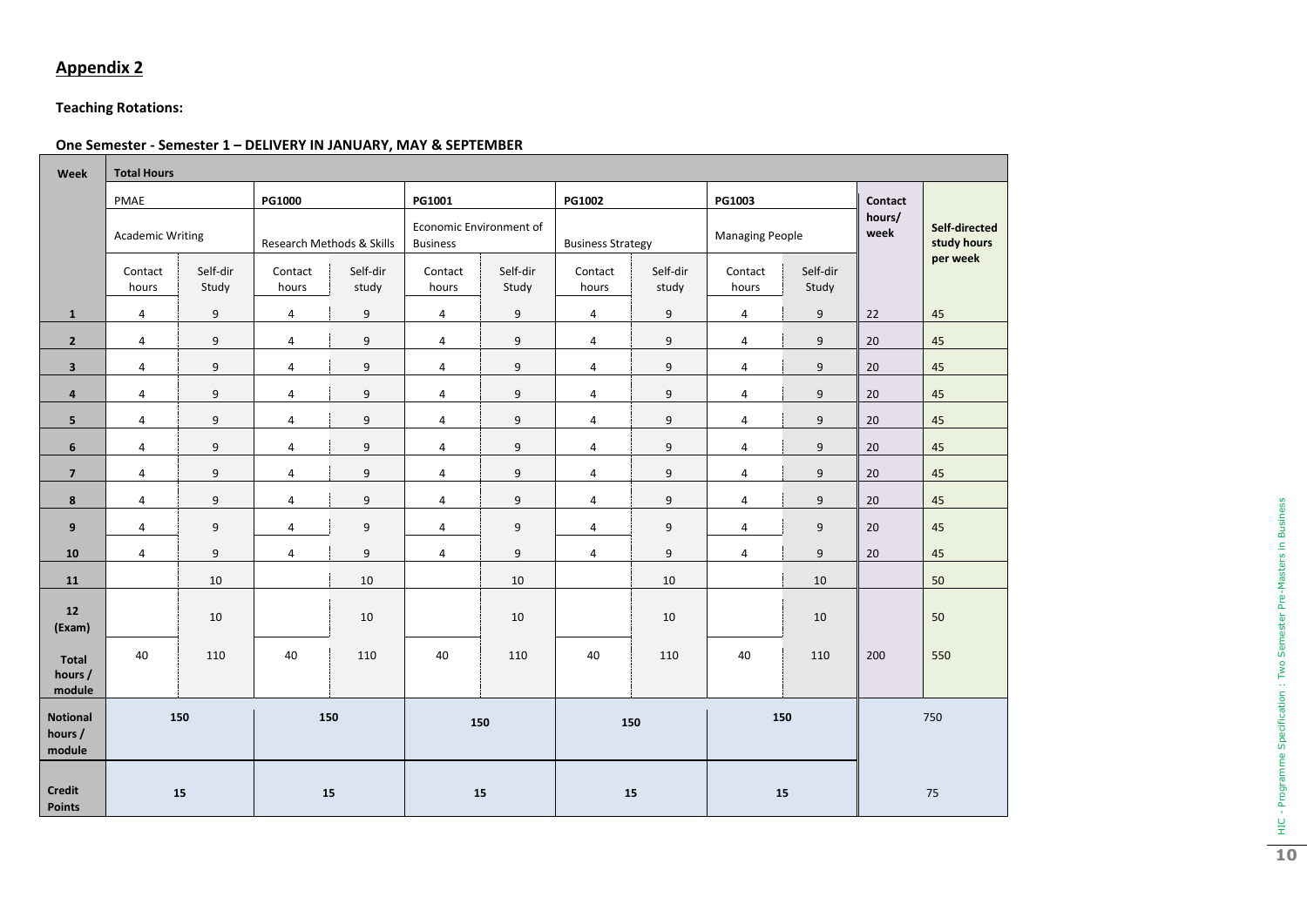| Week                                 | <b>ILS005</b>                                   |          | PG1001                                     |          | PG1003                 |          | <b>PMAE</b>             |          | Contact<br>Self-directed |                     |
|--------------------------------------|-------------------------------------------------|----------|--------------------------------------------|----------|------------------------|----------|-------------------------|----------|--------------------------|---------------------|
|                                      | Interactive Learning Skills &<br>Communications |          | Economic Environment of<br><b>Business</b> |          | <b>Managing People</b> |          | <b>Academic Writing</b> |          | hours/week               | study<br>hours/week |
|                                      | Contact hours                                   | Self-dir | Contact hours                              | Self-dir | Contact hours          | Self-dir | Contact hours           | Self-dir |                          |                     |
|                                      |                                                 | Study    |                                            | Study    |                        | Study    |                         | Study    |                          |                     |
| $\mathbf{1}$                         | $\overline{4}$                                  | 9        | $\overline{4}$                             | 9        | $\overline{4}$         | 9        | $\overline{4}$          | 9        | 16                       | 36                  |
| $\overline{2}$                       | $\overline{4}$                                  | 9        | $\overline{4}$                             | 9        | 4                      | 9        | 4                       | 9        | 16                       | 36                  |
| $\overline{\mathbf{3}}$              | $\overline{4}$                                  | 9        | $\overline{4}$                             | 9        | $\overline{4}$         | 9        | $\overline{4}$          | 9        | 16                       | 36                  |
| $\overline{4}$                       | $\overline{4}$                                  | 9        | 4                                          | 9        | $\overline{4}$         | 9        | 4                       | 9        | 16                       | 36                  |
| 5                                    | $\overline{4}$                                  | 9        | $\overline{4}$                             | 9        | 4                      | 9        | $\overline{4}$          | 9        | 16                       | 36                  |
| 6                                    | $\overline{4}$                                  | 9        | $\overline{4}$                             | 9        | $\overline{4}$         | 9        | $\overline{4}$          | 9        | 16                       | 36                  |
| $\overline{7}$                       | $\overline{4}$                                  | 9        | $\overline{4}$                             | 9        | $\overline{4}$         | 9        | $\overline{4}$          | 9        | 16                       | 36                  |
| 8                                    | $\overline{4}$                                  | 9        | $\overline{4}$                             | 9        | $\overline{4}$         | 9        | $\overline{4}$          | 9        | 16                       | 36                  |
| 9                                    | $\overline{4}$                                  | 9        | 4                                          | 9        | 4                      | 9        | $\overline{4}$          | 9        | 16                       | 36                  |
| 10                                   | $\overline{4}$                                  | 9        | 4                                          | 9        | 4                      | 9        | $\overline{4}$          | 9        | 16                       | 36                  |
| 11                                   |                                                 | 10       |                                            | 10       |                        | 10       |                         | 10       |                          | 40                  |
| 12                                   |                                                 | 10       |                                            | 10       |                        | 10       |                         | 10       |                          | 40                  |
| Total<br>hours /<br>module           | 40                                              | 110      | 40                                         | 110      | 40                     | 110      | 40                      | 110      | 160                      | 440                 |
| <b>Notional</b><br>hours /<br>module | 150                                             |          | 150                                        |          | 150                    |          | 150                     |          | 600                      |                     |
| <b>Credit</b><br><b>Points</b>       | 15                                              |          | 15                                         |          | 15                     |          | 15                      |          | 60                       |                     |

#### **Two Semester – Semester 1 – DELIVERY IN JANUARY, MAY & SEPTEMBER**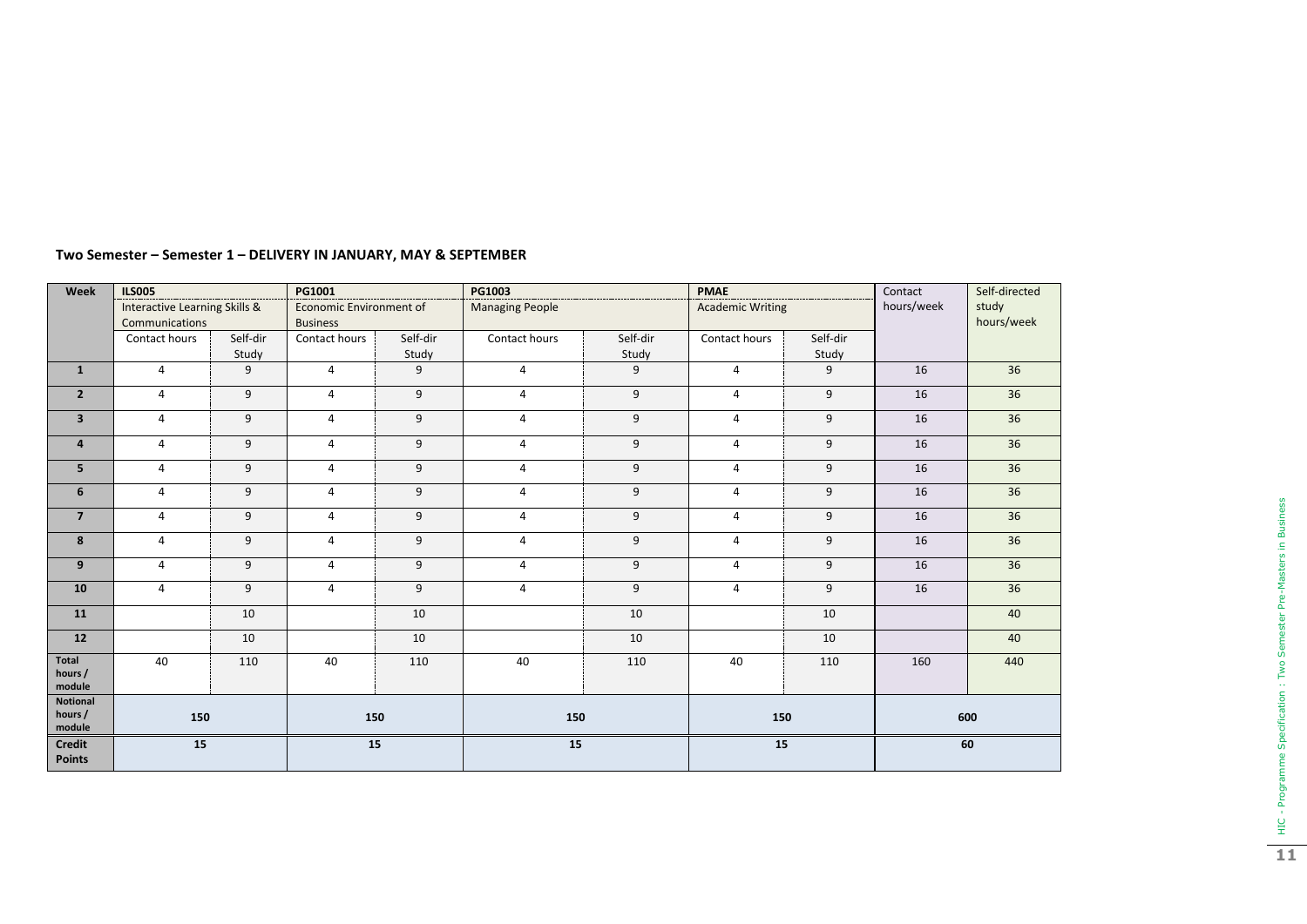#### **Teaching Rotations :**

### **Semester 2 – DELIVERY IN MAY & SEPTEMBER**

| Week                           | PG1002                   |                           | PG1000         |           | <b>PG1006</b>  | ------------------------------------- | PG1005                               | ----------------------------------- | Contact | Self-directed |
|--------------------------------|--------------------------|---------------------------|----------------|-----------|----------------|---------------------------------------|--------------------------------------|-------------------------------------|---------|---------------|
|                                | <b>Business Strategy</b> | Research Methods & Skills |                | Marketing |                |                                       | <b>Service Operations Management</b> |                                     | study   |               |
|                                | Contact hours            | Self-dir                  | Contact hours  | Self-dir  | Contact hours  | Self-dir                              | Contact hours                        | Self-dir                            |         | hours/week    |
|                                |                          | Study                     |                | Study     |                | Study                                 |                                      | Study                               |         |               |
| $\mathbf{1}$                   | $\overline{4}$           | 9                         | $\overline{4}$ | 9         | $\overline{4}$ | 9                                     | $\overline{4}$                       | 9                                   | 16      | 36            |
| $\overline{2}$                 | $\overline{4}$           | 9                         | $\overline{4}$ | 9         | $\overline{4}$ | 9                                     | $\overline{4}$                       | 9                                   | 16      | 36            |
| $\overline{\mathbf{3}}$        | 4                        | 9                         | $\overline{4}$ | 9         | $\overline{4}$ | 9                                     | 4                                    | 9                                   | 16      | 36            |
| $\overline{4}$                 | 4                        | 9                         | $\overline{4}$ | 9         | $\overline{4}$ | 9                                     | 4                                    | 9                                   | 16      | 36            |
| 5                              | 4                        | 9                         | $\overline{4}$ | 9         | $\overline{4}$ | 9                                     | 4                                    | 9                                   | 16      | 36            |
| 6                              | $\overline{4}$           | 9                         | 4              | 9         | 4              | 9                                     | 4                                    | 9                                   | 16      | 36            |
| $\overline{7}$                 | $\overline{4}$           | 9                         | 4              | 9         | $\overline{4}$ | 9                                     | $\overline{4}$                       | 9                                   | 16      | 36            |
| 8                              | $\overline{4}$           | 9                         | $\overline{4}$ | 9         | $\overline{4}$ | 9                                     | $\overline{4}$                       | 9                                   | 16      | 36            |
| 9                              | 4                        | 9                         | $\overline{4}$ | 9         | $\overline{4}$ | 9                                     | 4                                    | 9                                   | 16      | 36            |
| 10                             | 4                        | 9                         | 4              | 9         | $\overline{4}$ | 9                                     | $\overline{4}$                       | 9                                   | 16      | 36            |
| 11                             |                          | 10                        |                | 10        |                | 10                                    |                                      | 10                                  |         | 40            |
| $12$                           |                          | 10                        |                | 10        |                | 10                                    |                                      | 10                                  |         | 40            |
| Total<br>hours /<br>module     | 40                       | 110                       | 40             | 110       | 40             | 110                                   | 40                                   | 110                                 | 160     | 440           |
| Notional<br>hours /<br>module  | 150                      |                           | 150            |           |                | 150                                   | 150                                  |                                     |         | 600           |
| <b>Credit</b><br><b>Points</b> | 15                       |                           | 15             |           | 15             |                                       | 15                                   |                                     | 60      |               |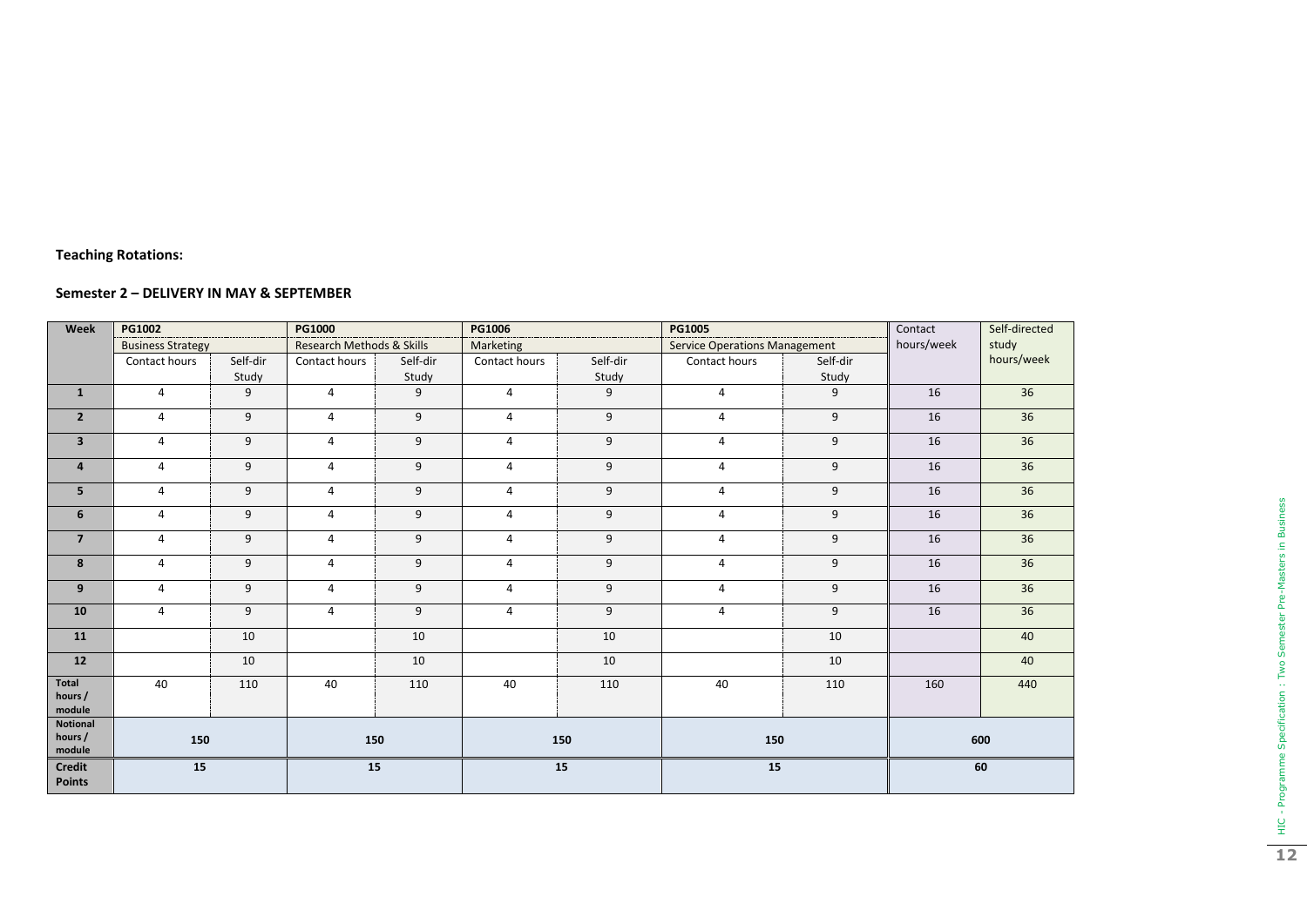| FHEQ Level 6 - Pre-Masters for Business - Module Conversion                                                                             |                                                                                      |                      |           |                          |            |  |
|-----------------------------------------------------------------------------------------------------------------------------------------|--------------------------------------------------------------------------------------|----------------------|-----------|--------------------------|------------|--|
| <b>Core Modules</b>                                                                                                                     |                                                                                      | %                    | %         | %                        |            |  |
| UH Module Code / Module Name                                                                                                            | <b>College Module Code / Module Name</b>                                             | <b>Credit Points</b> | Pass mark | <b>Examination</b>       | Coursework |  |
| The following UH modules have been adapted to ensure<br>curriculum parity:<br><b>6BUS1034</b> Introduction to Business Research Methods | <b>PG1000</b><br><b>Research Methods and Skills</b>                                  | 15                   | 50        |                          | 100        |  |
| 4BUS0186 Economic Environment of Business                                                                                               | PG1001<br><b>Economic Environment of Business</b>                                    | 15                   | 50        |                          | 100        |  |
| <b>6BUS1143</b> Business Strategy                                                                                                       | <b>PG1002</b><br><b>Business Strategy</b>                                            | 15                   | 50        | $\overline{\phantom{a}}$ | 100        |  |
| <b>5BUS1037</b> Managing People                                                                                                         | <b>PG1003</b><br><b>Managing People</b>                                              | 15                   | 50        |                          | 100        |  |
| <b>6BUS1076</b> Marketing Communications                                                                                                | <b>PG1006</b><br>Marketing                                                           | 15                   | 50        |                          | 100        |  |
| <b>6BUS1066</b> Services Operations Management                                                                                          | <b>PG1005</b><br><b>Service Operations Management</b>                                | 15                   | 50        |                          | 100        |  |
| Not applicable                                                                                                                          | <b>PMAE</b><br><b>Academic Writing</b>                                               | 15                   | 50        |                          | 100        |  |
| Not applicable                                                                                                                          | <b>ILS005</b><br>Interactive Learning Skills & Communications for Postgraduate Study | 15                   | 65        |                          | 100        |  |
| Stage 1/FHEQ6: Pre-Master for Business Pathway                                                                                          | 120 Credit Points per pathway                                                        |                      |           |                          |            |  |